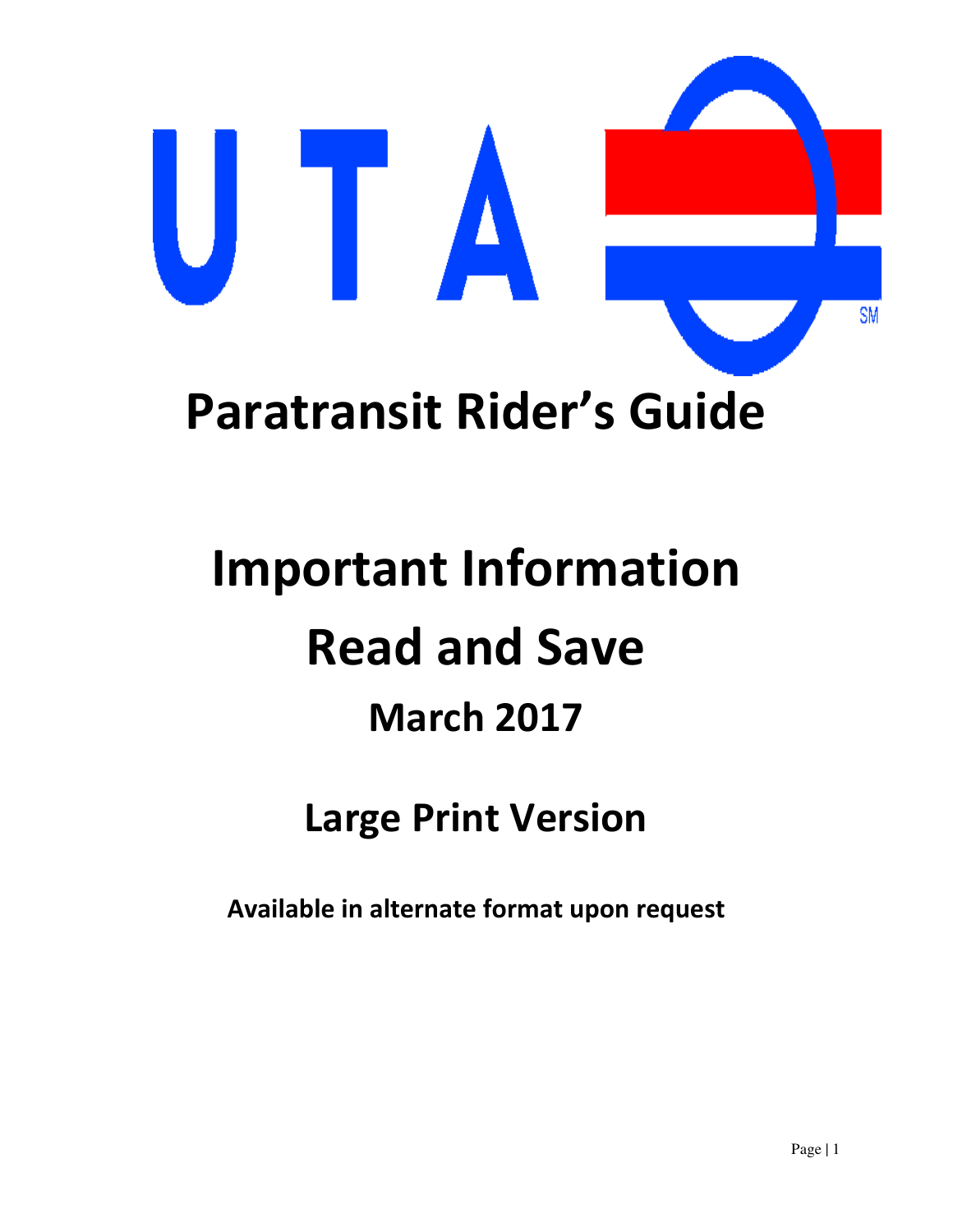# **Table of Contents**

| What Information Do I Need When Calling to Schedule a Ride or If I Get |
|------------------------------------------------------------------------|
|                                                                        |
|                                                                        |
| What Do I Do when the Paratransit Vehicle Arrives? 14                  |
|                                                                        |
| What personal (disability) information will the Operator know about    |
|                                                                        |
| How Do I Reach UTA if Something Happens After-Hours? 17                |
|                                                                        |
|                                                                        |
|                                                                        |
| Does UTA Transport all Types of Wheelchairs and Other Mobility         |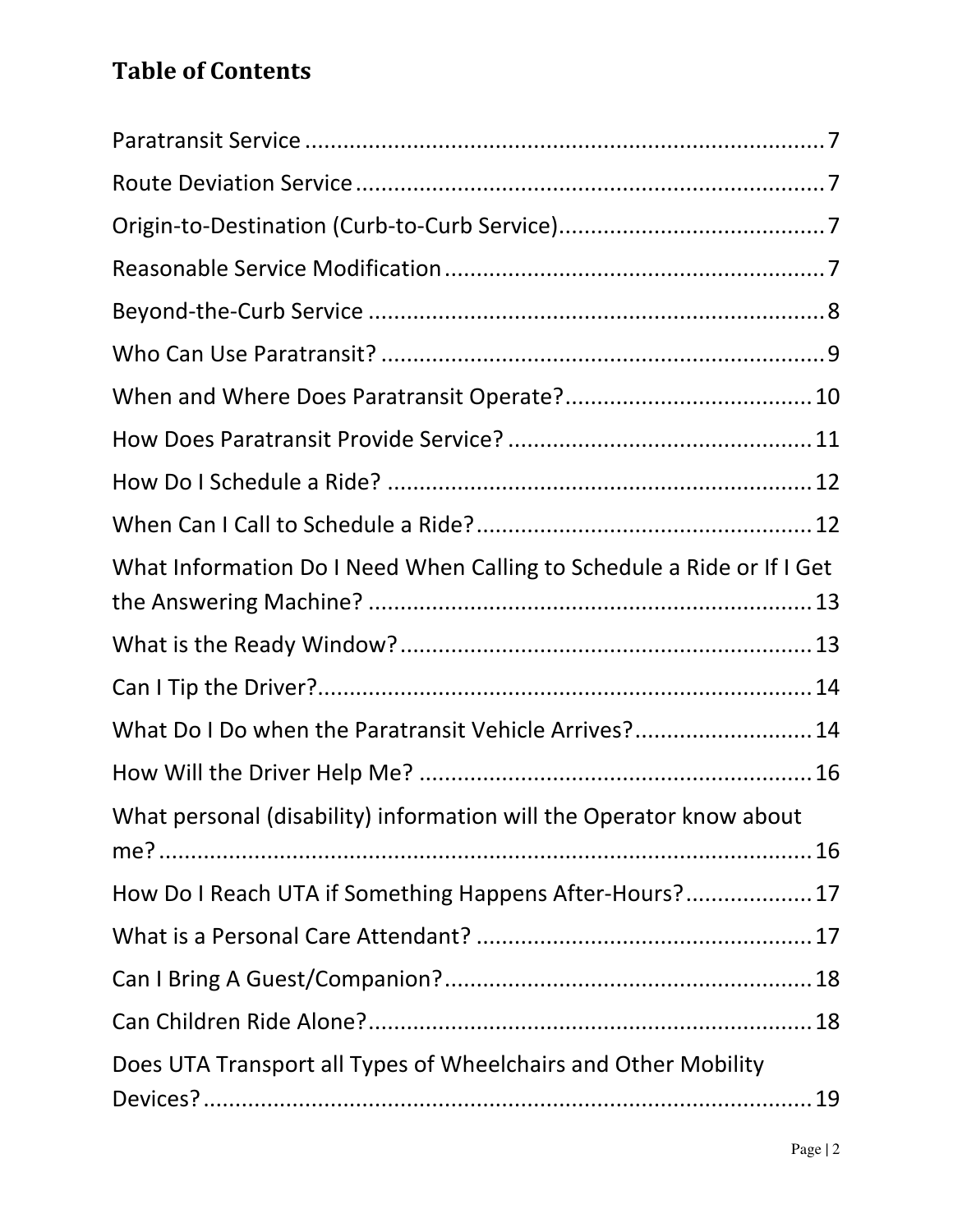| What if My (Wheelchair/Scooter) Breaks Down, Can I Use Another        |
|-----------------------------------------------------------------------|
|                                                                       |
|                                                                       |
| Do you Transport Respirators and Portable Oxygen Equipment?21         |
|                                                                       |
|                                                                       |
|                                                                       |
|                                                                       |
| What Emergency Procedures are in Place In Case Something Happens      |
| Will the Bus Still Pick Me Up During Bad Weather?  24                 |
| Does UTA Have a Community Disaster Emergency Procedure? 24            |
| In the event of a community disaster, UTA will:  25                   |
|                                                                       |
| UTA Paratransit No-Show and Late Cancellation Policy26                |
|                                                                       |
|                                                                       |
| Does UTA Automatically Cancel my Later Rides if I No-Show the Bus?.27 |
| Will UTA Come Back and Pick Me Up if I No-show the Bus?  27           |
| What if the No-show/Late Cancellation was UTA's Error or Outside Your |
| What Are No-show or Cancellation Points, and How do They Work?28      |
|                                                                       |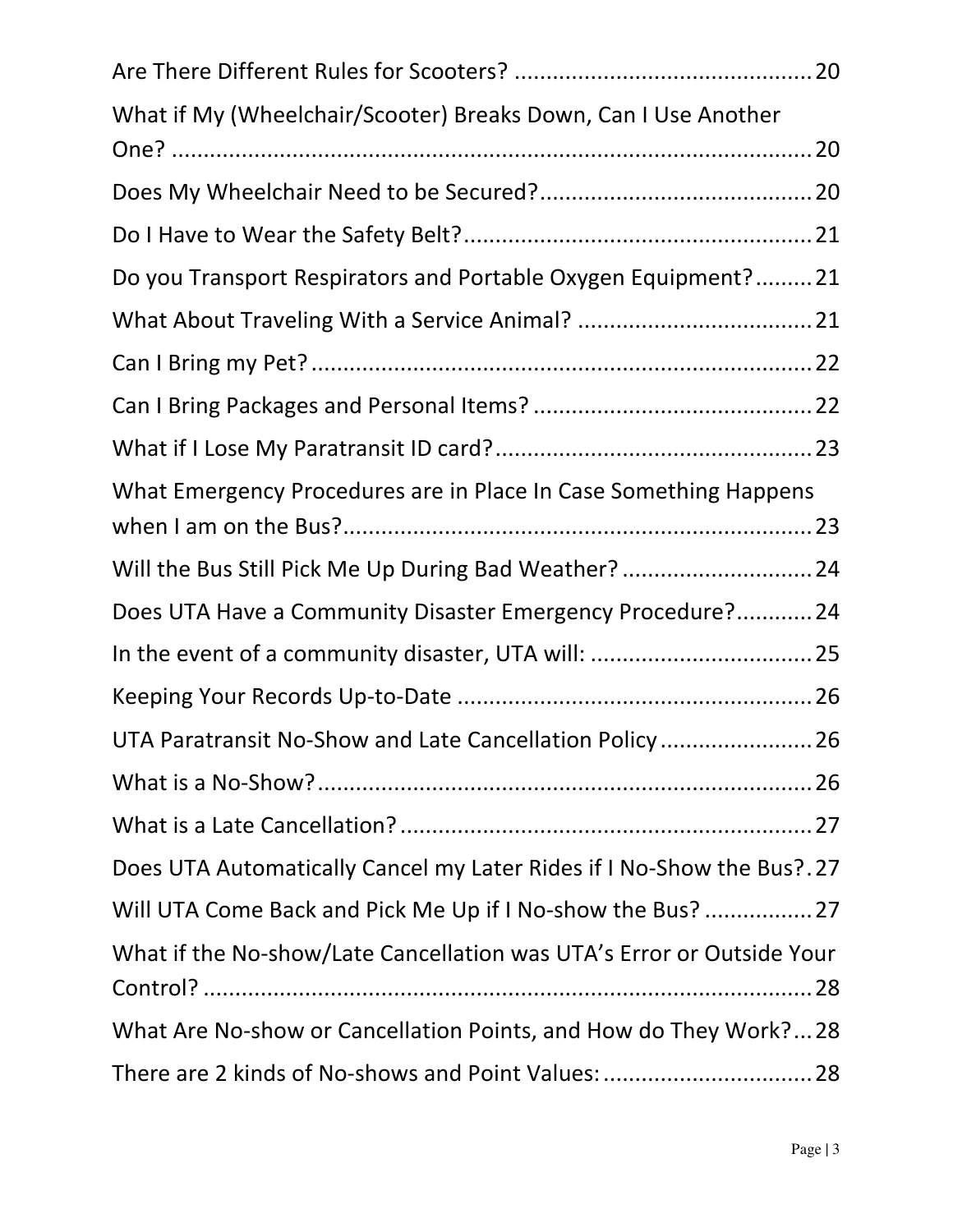| What if I disagree with my "No-show" Suspension?30                        |  |
|---------------------------------------------------------------------------|--|
|                                                                           |  |
| Paratransit "Responsible Rider Reward Program"31                          |  |
|                                                                           |  |
|                                                                           |  |
|                                                                           |  |
| Can I Appeal Suspension/Termination of Service Decisions?33               |  |
| Can I appeal the where a service point has been established?33            |  |
| How Do I Reach You With Suggestions and Comments?  34                     |  |
|                                                                           |  |
| What if I disagree with a decision regarding my paratransit service after |  |
|                                                                           |  |
|                                                                           |  |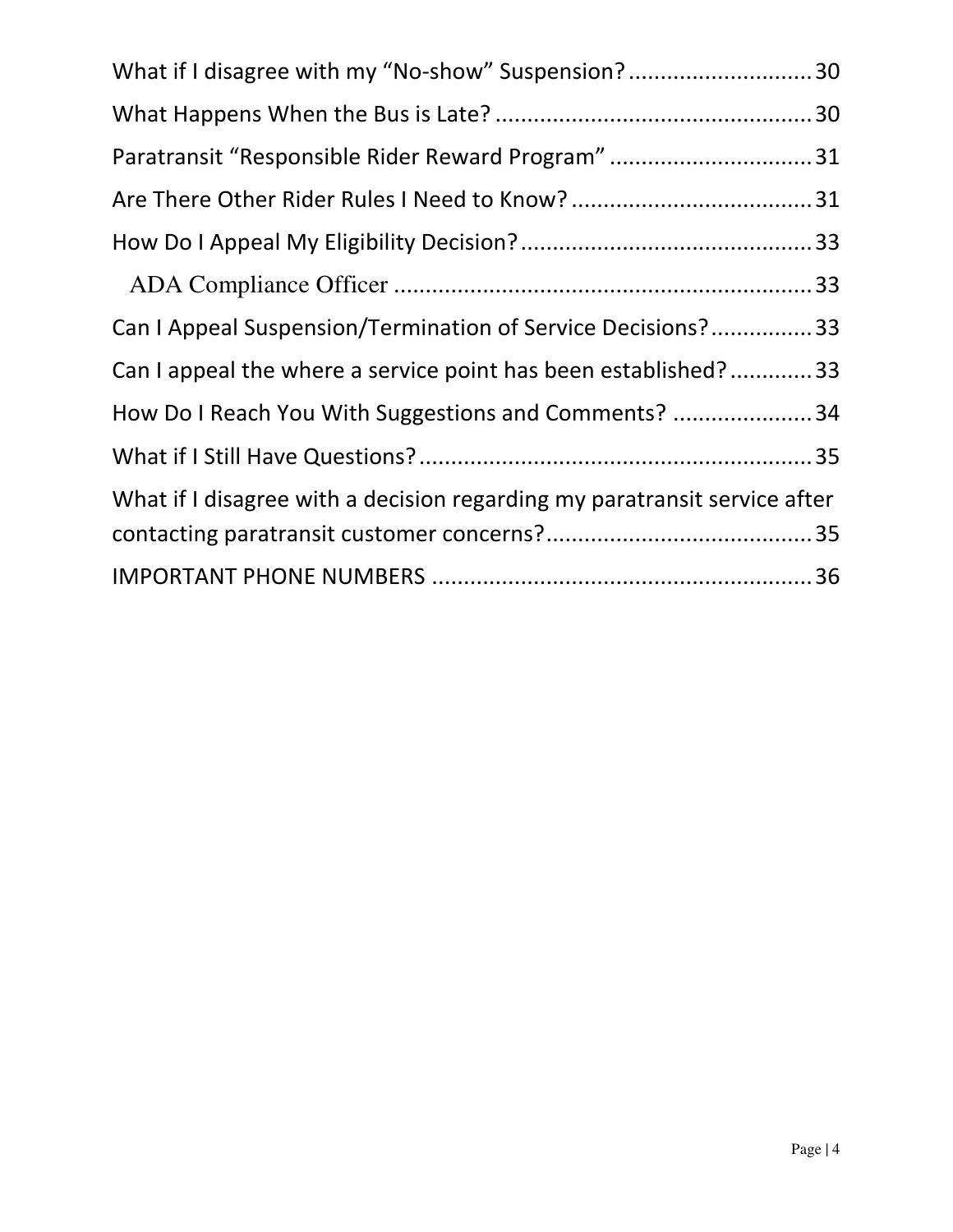#### **Dear Current or Prospective Paratransit Rider**:

The Utah Transit Authority (UTA) is committed to providing a high quality experience for all customers, including riders with disabilities, using UTA's services. UTA's family of services includes fixed route bus, light rail (TRAX), commuter rail (FrontRunner), route deviation, and complementary paratransit services. You can learn more about UTA's services at www.rideuta.com.

All of UTA's services are 100% accessible and all UTA drivers are trained to know how to operate and use the accessibility equipment on the buses and trains. Drivers are also trained to provide services that will assist you to make your ride a safe and successful experience. As an agency we are dedicated to providing audible stop announcements at major stops and intersections, as well as external route announcements at bus stops serving more than one route. All fixed route buses have a lift or low-floor ramp with a kneeling feature to better serve riders who use wheelchairs or have difficulty getting up and down steps. Customers with disabilities can board UTA TRAX trains by either the "high block" (station/platform access ramp) or the ramp on the lowfloor trains. Train Hosts assist riders to board FrontRunner trains with a ramp/bridge plate.

UTA works closely with its citizen advisory Committee on Accessible Transportation (CAT) to find ways to further improve our programs and service including accessible pathways to transit locations. UTA extends our sincere appreciation for both the time and work the CAT member's puts into making UTA a better transportation provider.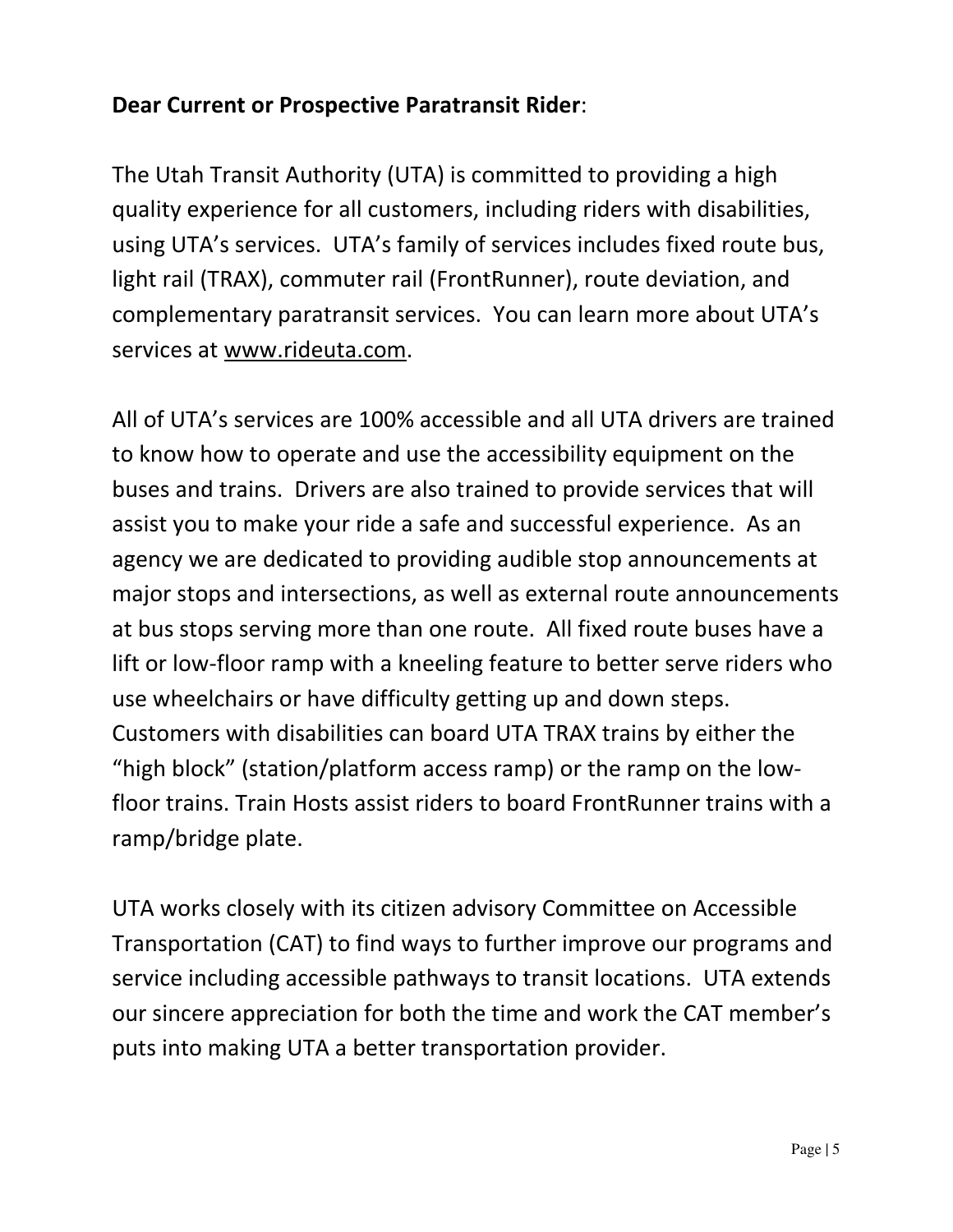You can improve the efficiency of UTA's system and the experience of all riders when you:

- Choose our fixed route and rail services, whenever possible. You can ride UTA's fixed route bus and rail services for free when you show your valid Paratransit ID Card to the driver or use the Tap On/Tap Off machine;
- Are ready to board the Paratransit vehicle when it arrives;
- Make a valid fare payment each time you board;
- Cancel unneeded Paratransit rides as early as possible;
- You contact UTA's customer care department with commendations, concerns or comments to help us serve you better.

Thank you for choosing UTA as your transportation option.

Sincerely,

Jerry Benson UTA President & CEO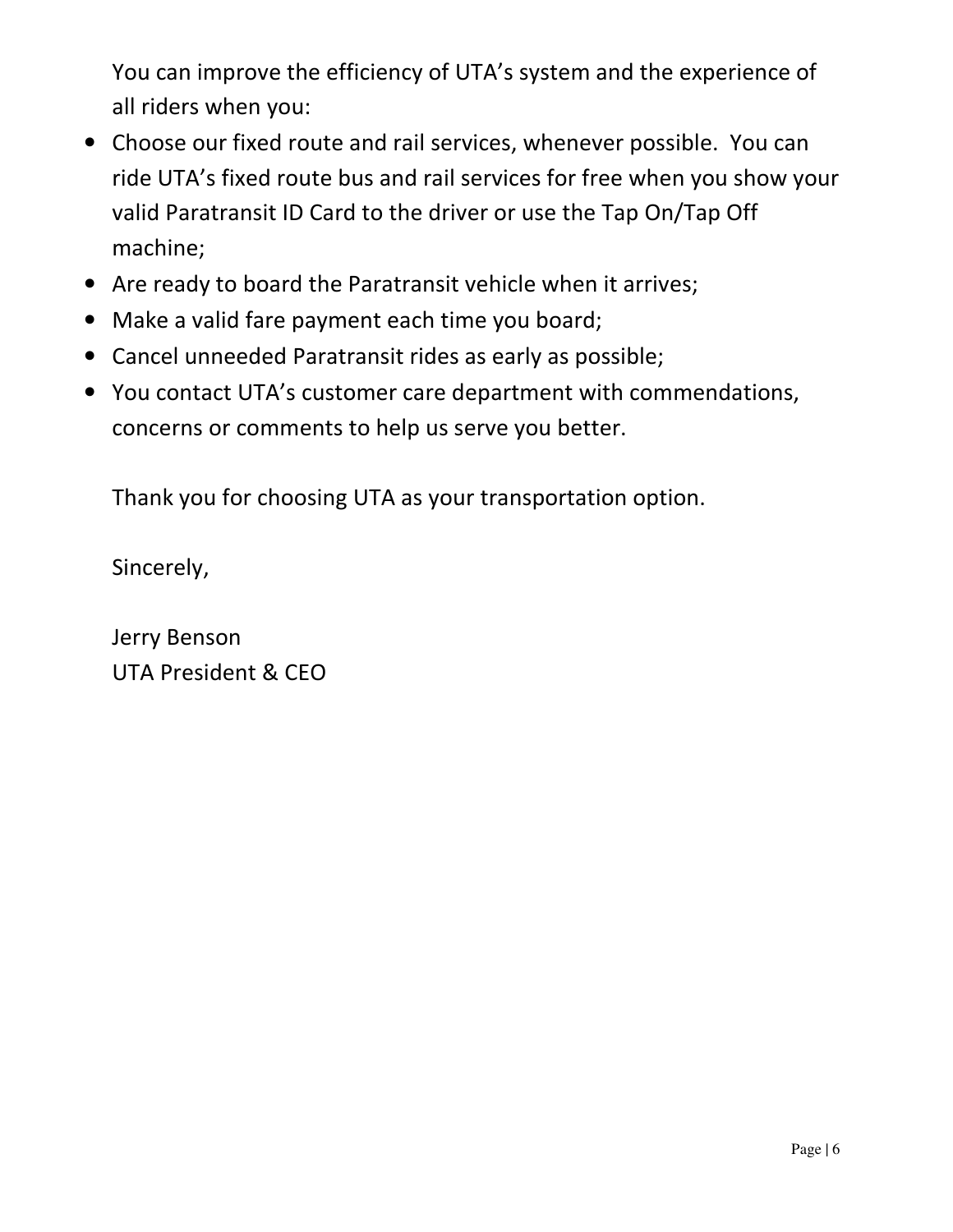#### **Paratransit Service**

UTA's Paratransit service acts as a "safety-net" for eligible riders with physical, cognitive or visual disabilities who are functionally unable to independently use the UTA fixed route bus service, or TRAX light rail service, either all of the time, temporarily or only under certain circumstances. Paratransit is a shared-ride, baseline curb-to-curb, origin-to-destination service*.* Paratransit service operates in the same areas and during the same days and hours as the fixed route bus and TRAX light rail services.

#### **Route Deviation Service**

Route Deviation is like a fixed bus route because it has scheduled fixed pick up times and bus stops. At the same time, it acts like Paratransit because it will deviate (travel) off the fixed route and pick up or drop off pre-scheduled riders at locations up to a distance of three-fourth of a mile. This is done for an additional fee.

#### **Origin-to-Destination (Curb-to-Curb Service)**

UTA provides complementary paratransit service as origin-todestination service. In UTA's service model, origin-to-destination is also referred to as curb-to-curb service. UTA's base level of service is curb-to-curb service. For curb-to-curb service, customers are responsible for getting to and from the curb at the pick-up and dropoff locations by themselves. Riders must be ready to ride during the thirty (30) minute ready window and must board the bus within five (5) minutes of the bus arrival.

#### **Reasonable Service Modification**

In accordance with guidelines provided by the Americans with Disabilities Act (ADA), it is UTA's policy to provide reasonable service modifications when requested to do so by individuals with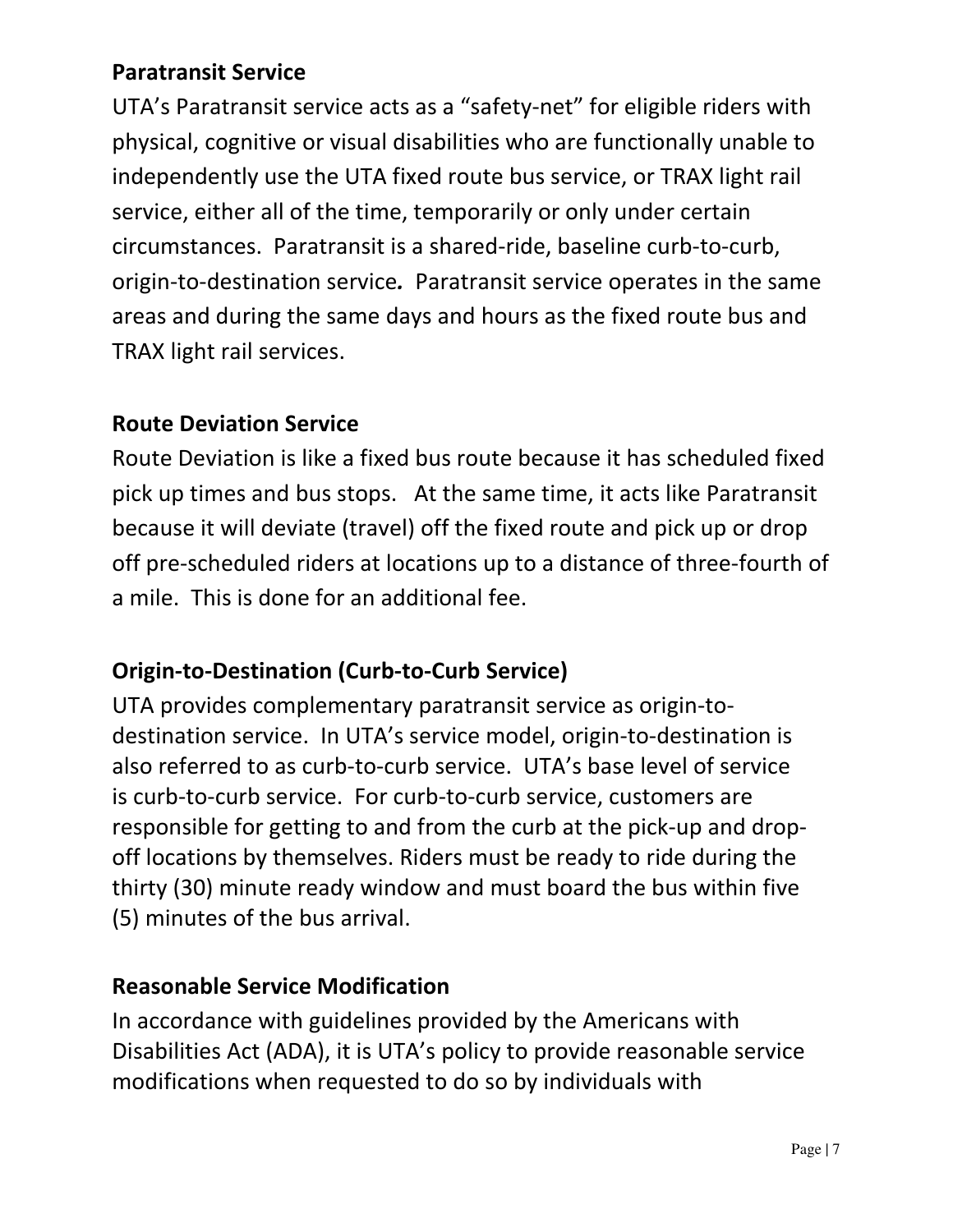disabilities who, without such modification, would not be able to fully use UTA services, programs, or activities for their intended purpose. Requests for modifications are considered on a case-bycase basis. Requests may be denied for one or more of the following reasons:

- UTA's service, programs, or activities would be fundamentally altered;
- The request could create a direct threat to the health or safety of others;
- The request is not necessary in order for the requesting individual to access UTA's service; or
- The request would create an undue financial or administrative burden for UTA.

#### **Beyond-the-Curb Service**

Beyond-the-curb service is available as a reasonable service modification for customers who, without such assistance, are unable to access paratransit service. Beyond-the-curb service means assistance from the vehicle to the first exterior door at the rider's pick up and/or drop off location. Please be aware, this type of service may not always be feasible or safe to provide. As a result, requests should be made ahead of time to allow UTA to assess any safety risks that would prevent its drivers from providing beyond-the-curb service. However, same day requests may be granted by the driver on a case-by-case basis.

For beyond-the-curb service, riders must be ready to ride during the scheduled thirty (30) minute ready window, board the bus within five (5) minutes of the bus arrival, and meet the following conditions:

• Outermost exterior door must be no more than one hundred (100) feet from the vehicle;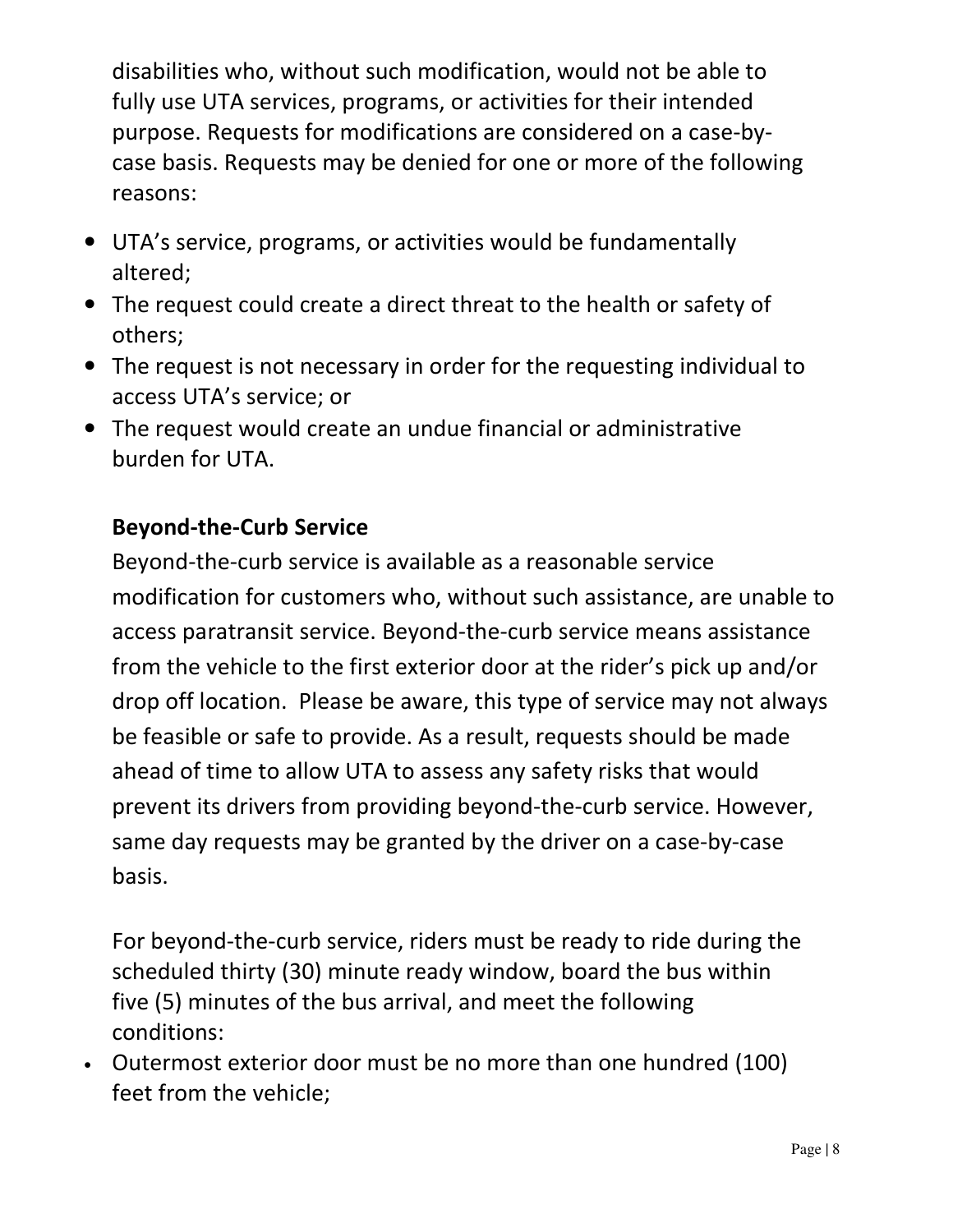- Driver must be able to maintain sight of the vehicle at all times;
- There must be a direct accessible path and safe access from the vehicle to the door;
- There must be safe parking on a public roadway or public parking lot;
- Parked UTA vehicle must not block or impede traffic;
- Passengers in manual wheelchairs whose combined weight with a device exceeds three hundred sixty eight (368) pounds must meet the bus at the curbside.

If any of these conditions are not met, the location is considered non-serviceable for beyond-the-curb service. At such locations, the driver will provide curb-to-curb service at the requested location, and customers will be expected to meet the driver at the curb.

If a driver is at a location that is non-serviceable for beyond-the-curb service, the driver will contact the Call Center to report to the dispatcher the reason beyond-the-curb service cannot be provided. Dispatch will attempt to contact the customer. Upon doing so, the customer will be advised of the situation and asked to meet the vehicle at the curb.

#### **Who Can Use Paratransit?**

- You must complete the application process and be certified as eligible before scheduling any Paratransit rides.
- Paratransit service is only available to people who have a visual, physical and/or mental disability that prevents them from functionally using UTA buses or rail services for some or all of their rides.
- Children under six (6) years of age will be considered for Paratransit eligibility based on the functional ability of both the accompanying adult and child (as a team) to use fixed route bus service. When an eligible child is traveling with an adult (who is serving as a personal care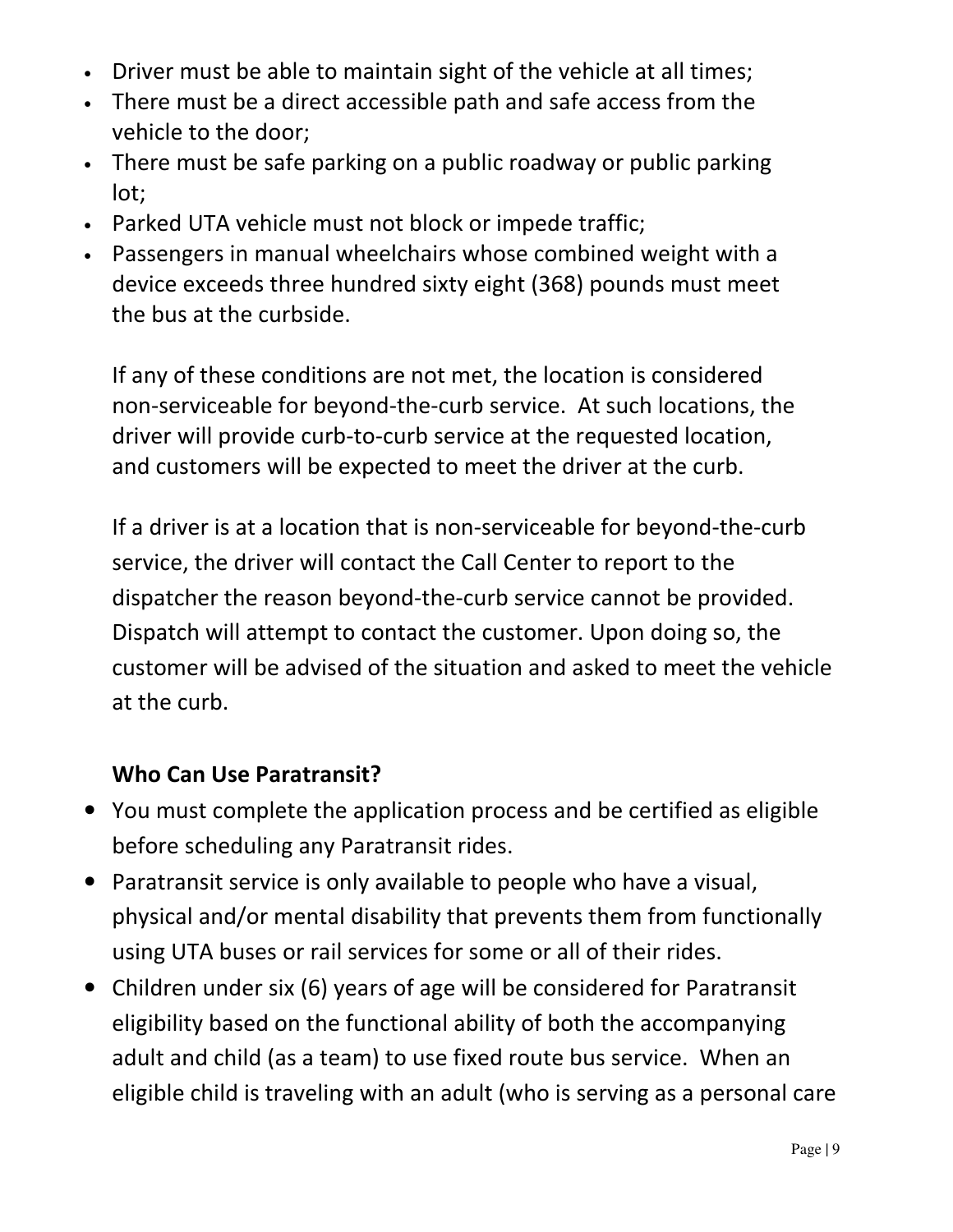attendant), a fare must be paid for the child and the adult attendant rides free.

- Visitors with Paratransit eligibility through another transit agency or if the applicant does not have paratransit service in their home area upon providing a written statement of their disability and place of residence, can use up to 21 days of Paratransit rides during any 365-days period, before being required to become Paratransit eligible with UTA.
- Many UTA Paratransit riders find that fixed route bus and rail service is their preferred choice for some rides. This choice does not affect your Paratransit eligibility.
- You will be notified to recertify your eligibility (unless you have temporary eligibility).

#### **When and Where Does Paratransit Operate?**

Check with your Paratransit Scheduling Specialist.

- Paratransit is "comparable or similar to" UTA's fixed route and TRAX service.
- Paratransit service only covers areas that are within three-fourths of a mile boundary of a fixed bus route and around the TRAX rail stations.
- It only runs during the same days and hours of our fixed route bus line and TRAX rail stations.
- Paratransit vehicles do not go into gated or secured areas
- Paratransit vehicles will not travel into areas that require security clearance including the entry of a security code for access.
- Paratransit typically establishes pick-up and drop-off points at the main door unless there is a safety issue at which time we will establish an alternate pick up/drop off location.
- Just like fixed route services, Paratransit operates a reduced schedule on Saturday and Sunday and Holidays.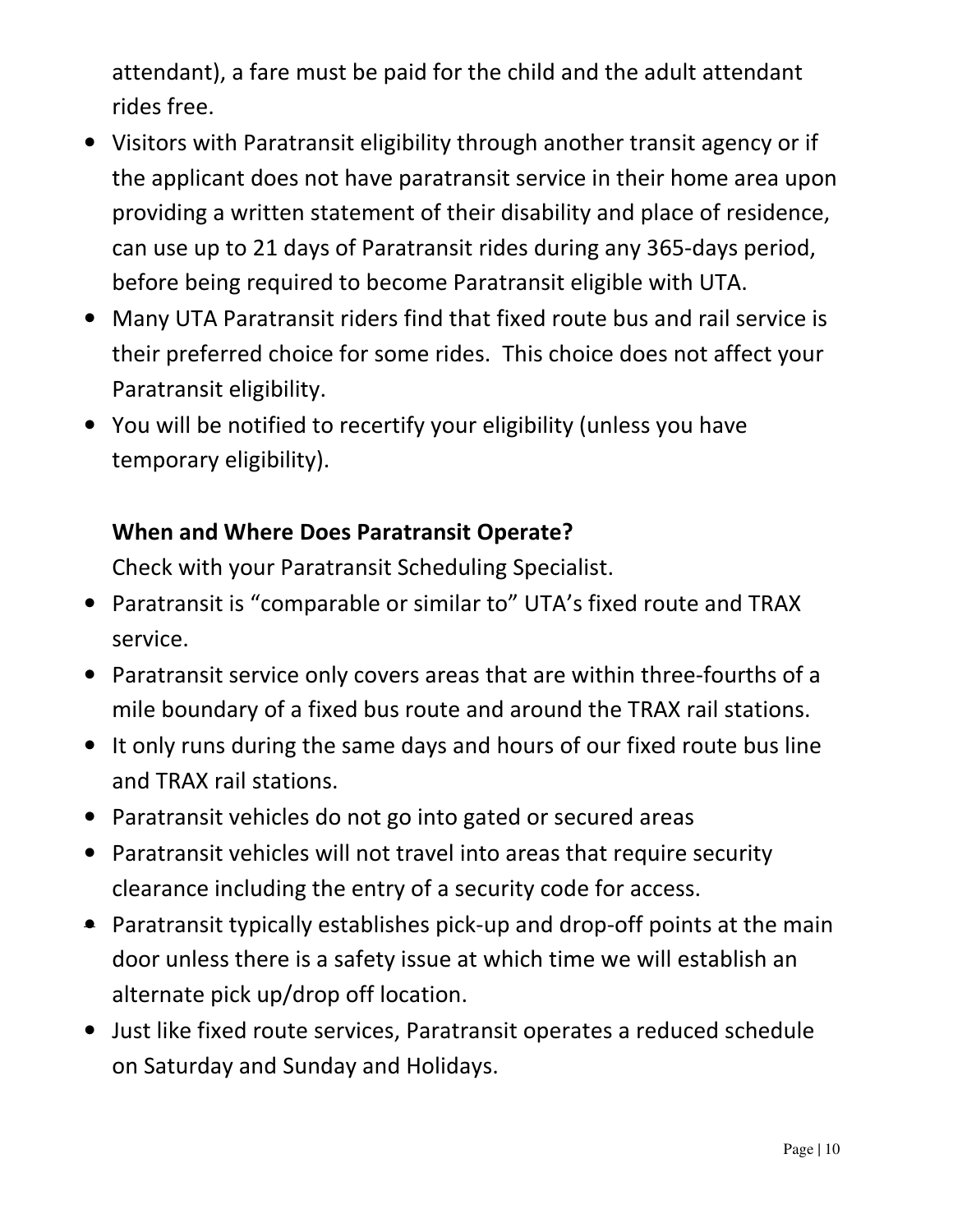• **UTA reserves the right to establish service points based on safety concerns from the driver or rider. You will be notified of the service point location, and unless there is an immediate safety concern, will implement the change no sooner than 3-days from notification to the rider.**

#### **How Does Paratransit Provide Service?**

- Small accessible buses;
- Rides are scheduled by advance reservation;
- Service is from/to the curb, designated pick up service point or a predetermined and approved location;
- Other riders share the vehicle so vehicles may stop and travel in other directions during your ride;
- Travel time will vary, depending on the ride distance and stops made to accommodate other riders during the ride;
- You must pay for your ride with cash, a Paratransit punch pass or a Medicaid sticker;
- Based on your conditions of eligibility your ride could be scheduled as:
- o Origin-to-destination (Paratransit Only or to/from fixed route or rail) Feeder service (Paratransit to/from fixed bus route or rail) For example, a **Paratransit** vehicle can drop you off at a nearby bus stop and pick you up at this stop when you return.

Seamless transfer (Paratransit to/from fixed bus route or rail) For example, a **Paratransit** vehicle can drop you off at a nearby bus stop and pick you up at this stop when you return. For seamless transfers the paratransit vehicle will wait for you to board the fixed route bus or train.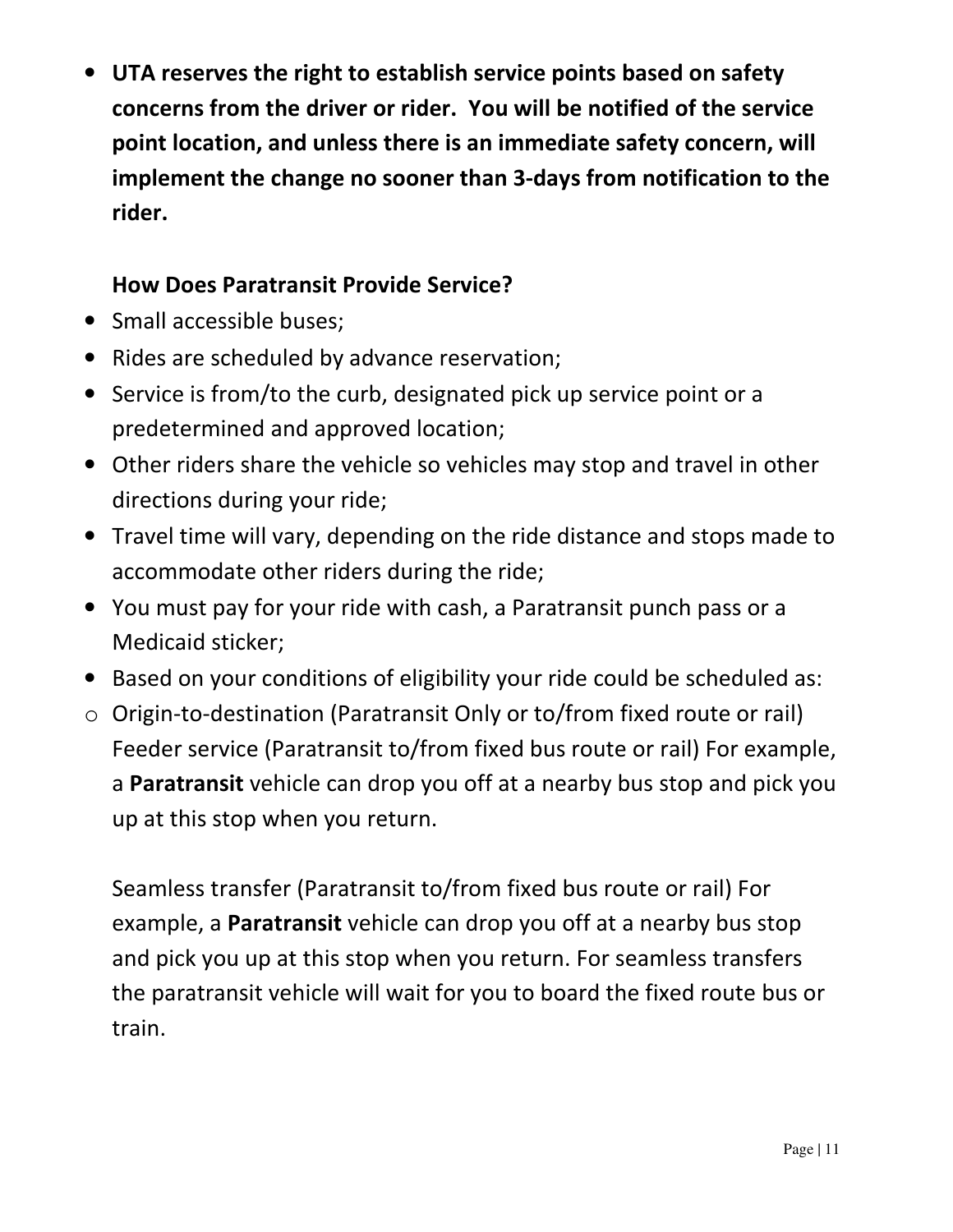#### **How Do I Schedule a Ride?**

- All rides are scheduled through UTA's Paratransit Office. To request a ride, call the Paratransit Scheduling Office (see last page for phone number). Have addresses, day and times ready available when you call.
- Have a pen and paper handy so you can write down important information.
- Write down your Ready Window
- Write down who you spoke with and the date and time you spoke with them

#### **When Can I Call to Schedule a Ride?**

- You can schedule your rides 1 to 7 days before you ride.
- In order for you to complete a valid trip request you must provide full and complete information.
- A Paratransit scheduling specialists will take your ride requests:
	- Weekday, 7:00 am to 5:00 pm
- Monday through Thursday, if you call after 3:00 pm you can **ONLY** schedule rides for the next day.
- Friday, you may request rides for Saturday, Sunday and Monday only.
	- Saturday, 7:00 am until 5:00 pm:
- Between 3:00 pm and 5:00 pm, you may only request rides for Sunday and/or Monday
- Sunday or holiday, leave your ride request for Monday or next day if you call on a holiday on the answering machine
- If you do not receive a call from us, **your eligible ride will be scheduled as close as possible to the time you requested. If you do not leave a phone number for us to contact you, you must contact us to confirm the ride times as the scheduled time might not be the exact time you requested, and could result in you no-showing the vehicle. If you do**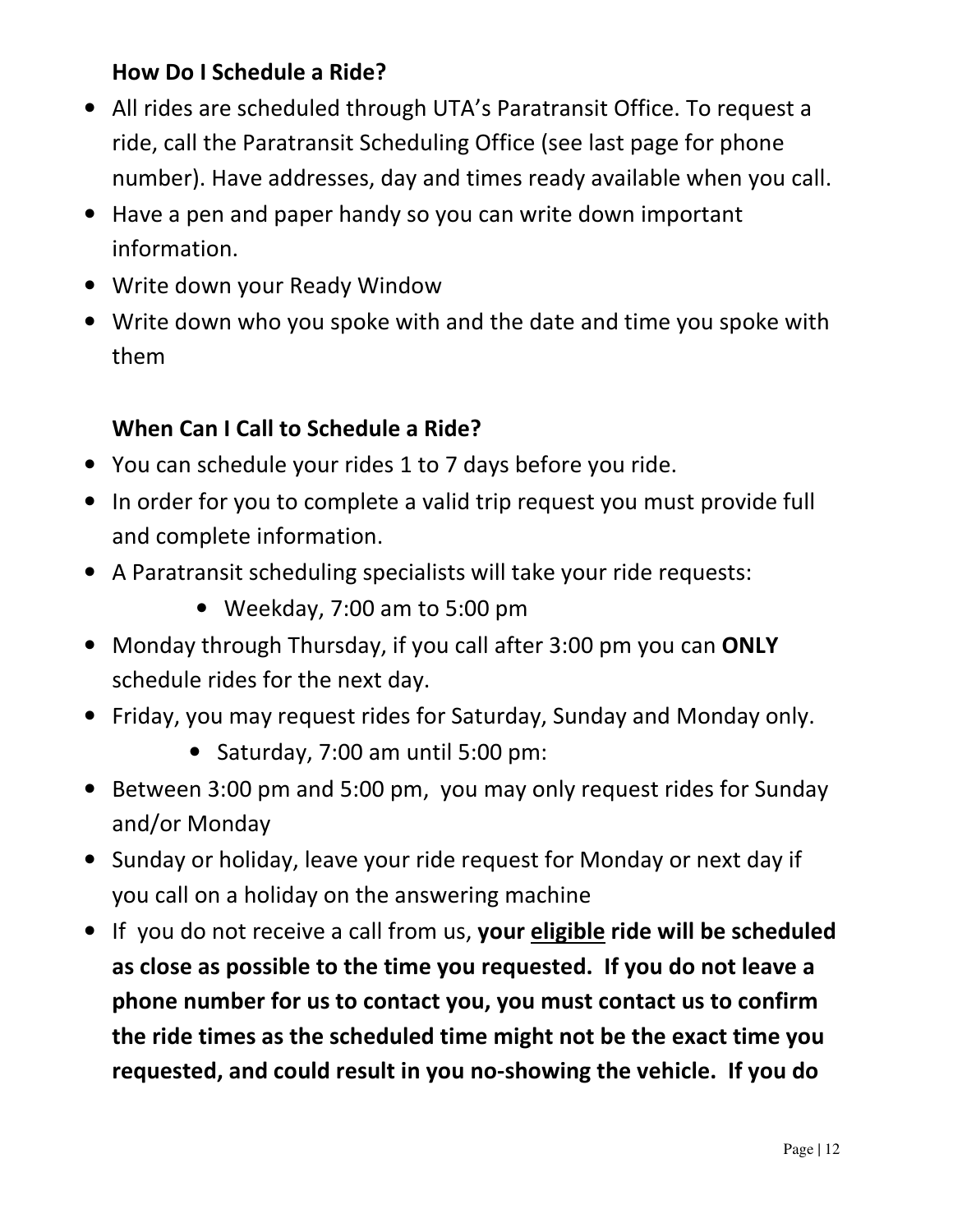# **not contact us by 5:00 p.m. your ride will not be considered confirmed and as such, will not be scheduled.**

All telephone calls to UTA's Paratransit service are monitored and recorded for quality assurance purposes. Please listen to the prerecorded messages which announce changes.

# **What Information Do I Need When Calling to Schedule a Ride or If I Get the Answering Machine?**

The scheduling specialist will guide you through the process of reserving a ride.

- You will need **all** your ride information when talking to the Paratransit scheduling specialist or when leaving a message on the recording. Leave a phone number you can be reached at (if you do not leave a number you **must** call back to confirm your ride time).
- Your first and last name (spell both first and last name when leaving a message on the recorder)
- The date and day of the week your need a ride.
- The exact street address where you need to be picked up from.
- The time you need to be to your appointment.
- The exact street address where you are going.
- The time you want your return
- The address to be picked up from

#### **What is the Ready Window?**

The Paratransit scheduling specialist will give you a ready window which is a thirty (30) minute time frame of when you need to be ready to board the bus. The Paratransit scheduling specialist will provide this time when you call to schedule your ride. Out of courtesy for other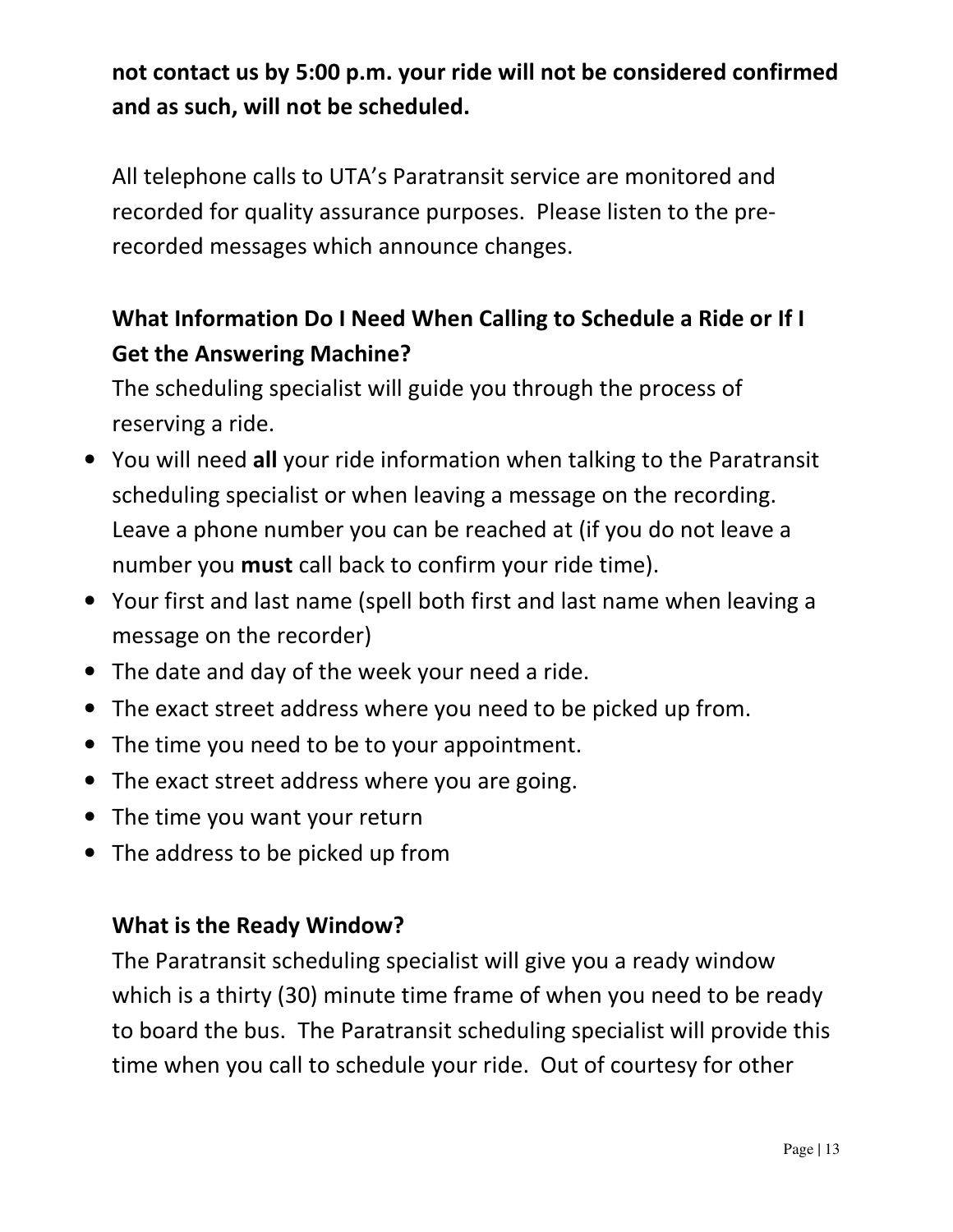Paratransit riders who are scheduled on the same vehicle, you must board when the vehicle arrives.

- The driver will wait **no longer than five (5) minutes** after their arrival time within the ready window.
- The vehicle will depart when the five-minute period is up.
- The driver and/or dispatcher will not be able to call the customer to advise that the vehicle has arrived.
- It's your responsibility to be at the curb, prepared to board, when the vehicle arrives. **If not, and the ride is the originating ride of the day (1st ride of the day for the customer) a bus will not be sent back (unless we were in error in scheduling or the driver was at the wrong location).**

#### **Can I Tip the Driver?**

Drivers are not permitted to accept tips. If you would like to commend a driver for service provided, call UTA's Paratransit Customer Support (see last page for phone number).

#### **What Do I Do when the Paratransit Vehicle Arrives?**

You are expected to be "ready to ride" when the vehicle arrives. The Paratransit driver will stop the vehicle at the curb in front of the pick-up address you provided, unless something is preventing them from doing so, then they will park as close as possible to the location. You are expected to be at the curb so you can identify/or be identified by the bus driver.

Please be ready to go when the vehicle arrives so that the driver can stay on schedule for all riders. The driver is not always permitted to honk the horn to let you know the vehicle has arrived (unless previously authorized through UTA's Paratransit office). Regardless, the rider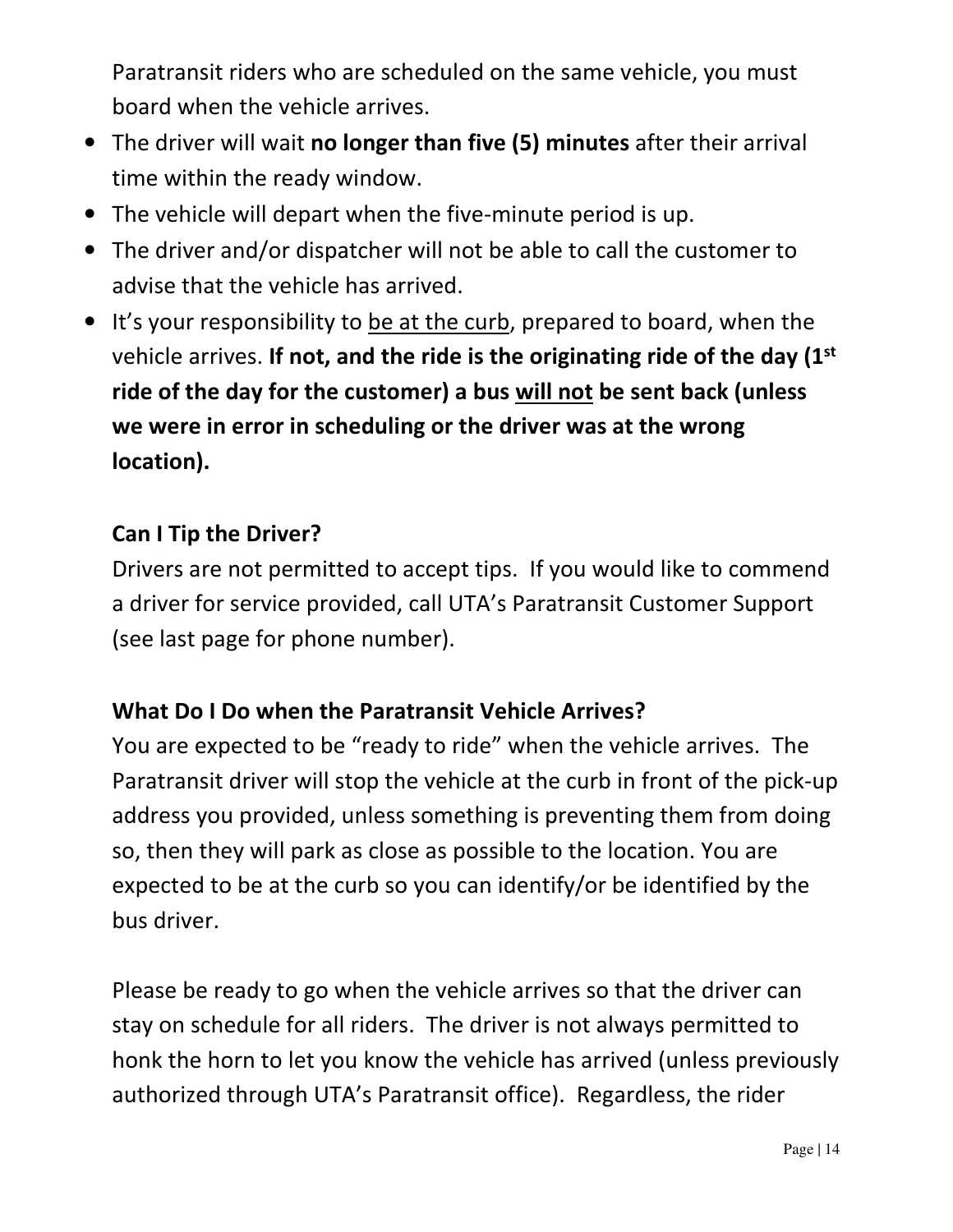must be ready to ride when the vehicle arrives within their ready window so you are expected to wait in an area where you can see or hear the vehicle arrive or where the driver will be able to see you.

**Please note that the vehicle may arrive anytime within the 30 minute ready window. Drivers can only wait for you for 5 minutes after they have arrived. If you are not ready, the driver may have to leave to avoid inconveniencing other riders.** 

**Rider Tips:** Make sure that your address is clearly visible from the street, especially at night. If you are being picked up at a large building, make sure when you schedule your ride to tell the Paratransit scheduling specialists which entrance you will be at. Carry needed medication with you in case we are delayed and your ride takes longer than expected. If you use oxygen, bring an adequate (extra) supply. If you are diabetic or hypoglycemic; please bring a small snack with you in case the ride is longer than planned.

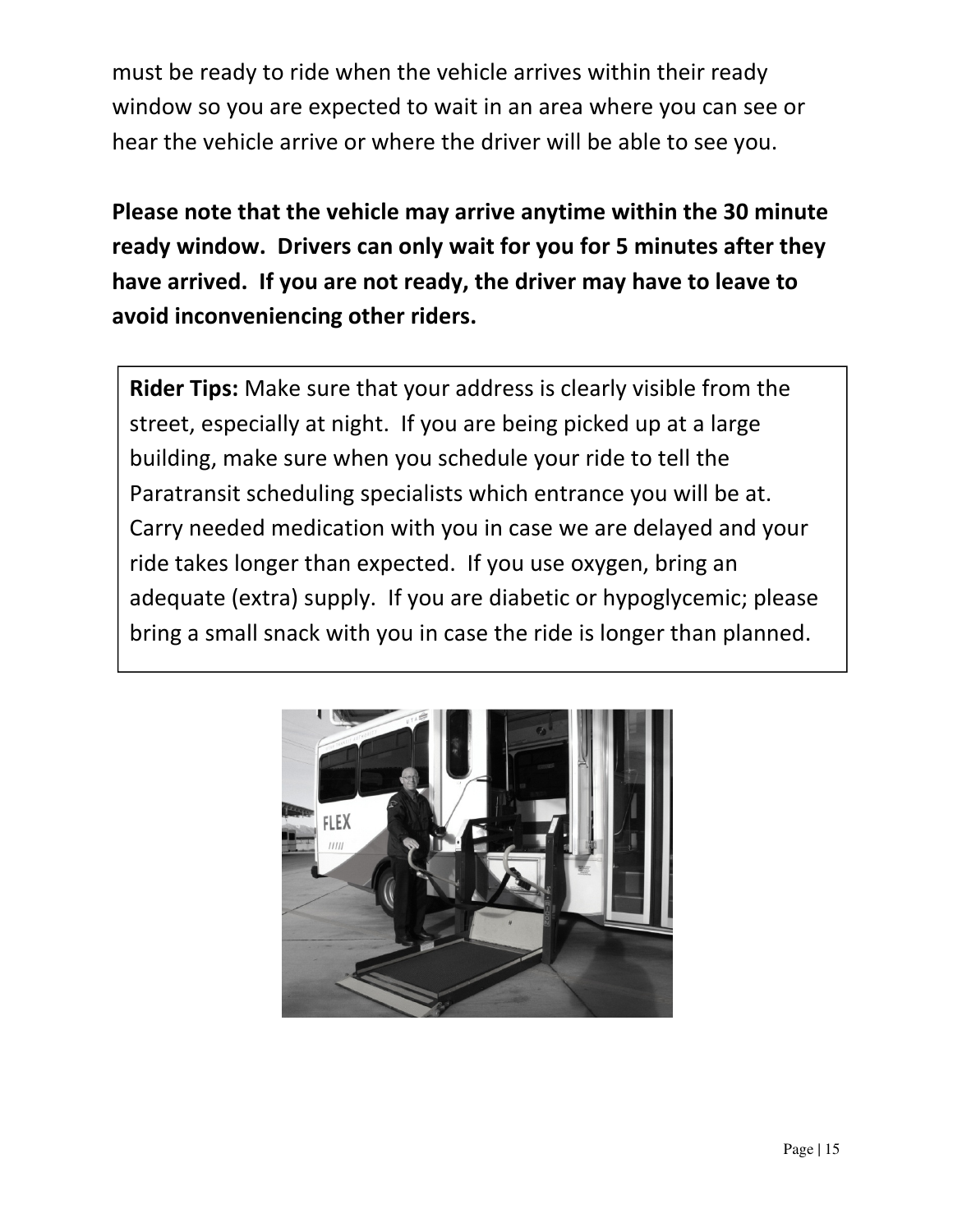#### **How Will the Driver Help Me?**

Paratransit is a curb-to-curb service. Unless previously approved, do not expect extra assistance beyond the curb, as the driver may not be able to assist beyond the curb due to safety and/or security concerns. Unless deemed eligible in advance for additional individual assistance, drivers will only assist you as you enter and exit the vehicle. Drivers also operate the wheelchair ramp or lift and will assist you with the securement of wheelchairs and mobility aids, and with seat belts.

• If you need assistance getting to the curbside or from the vehicle to your destination, please arrange to have someone other than the driver assist you, as the driver needs to depart immediately after arriving at your destination.

# **What personal (disability) information will the Operator know about me?**

The Operator gets information about the Paratransit service or trips he/she will provide each day on a paper form called a "Manifest". The manifest provides the following information to the Operator: each rider's name, pick up address, ready window details and destination address. Additional information is: are you traveling with a Personal Care Attendant (PCA) and/or companion for that trip; are you traveling with a service animal; what type of mobility device are you using for today's trips, such as manual or power wheelchair, walker, cane, etc.

No specific personal information about the rider's disabling conditions are provided on the manifest without advance permission from the rider. From time to time, specific information may be necessary for safety purposes or to assure effective communication between the rider and Operator while on board the bus. For example, if the rider cannot be left unattended, that would be stated; a statement might be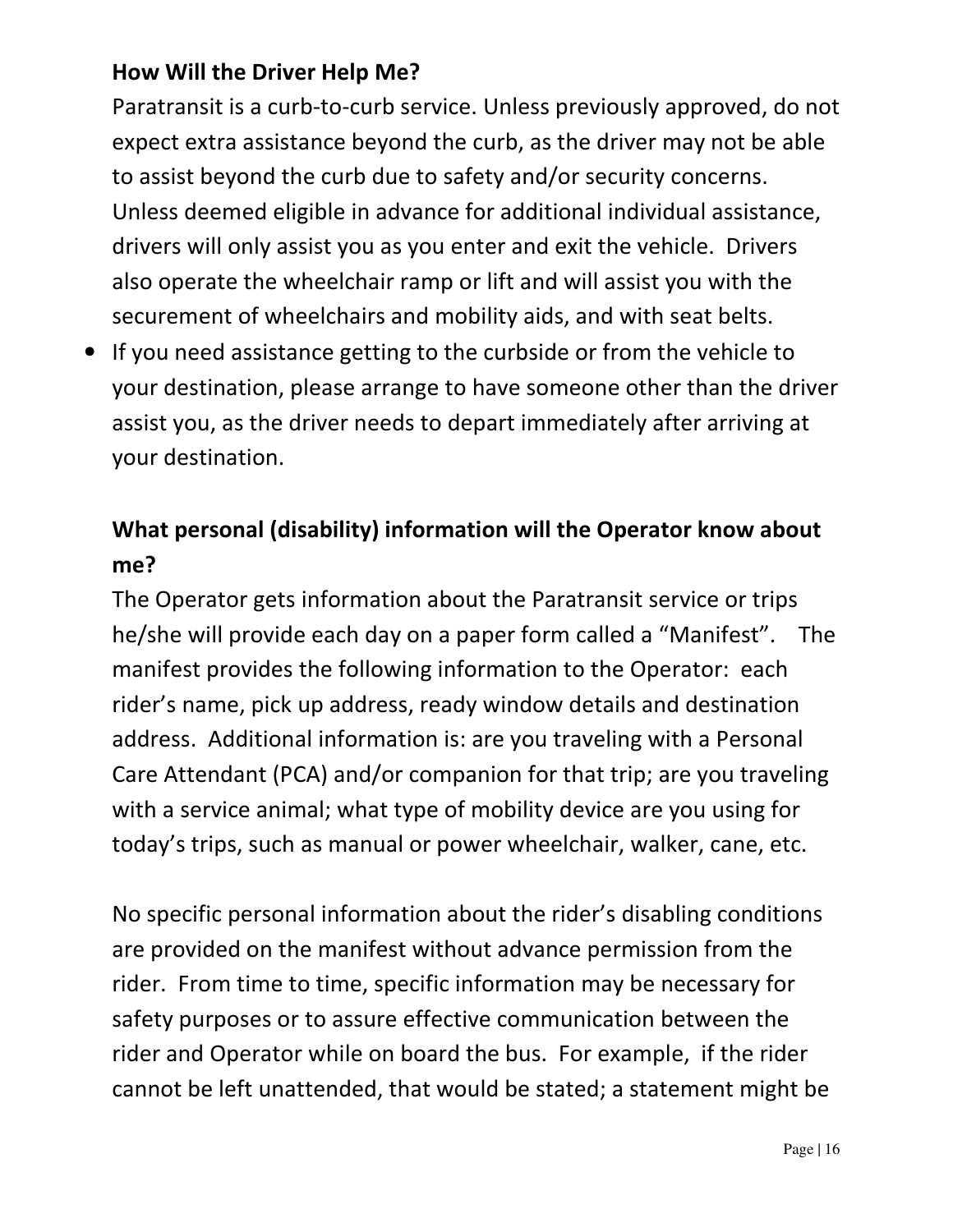added that the rider is deaf and communicates by reading lips or writing notes; or the rider is non-verbal and will respond to conversation with the Operator by nodding his/her head or use a speech board. Call the Customer Care Department to discuss your need to have personal information added to the manifest when you travel on UTA Paratransit.

#### **How Do I Reach UTA if Something Happens After-Hours?**

If you need to reach us after 5:00 p.m. due to an emergency or because your bus hasn't arrived within the ready window, call (801) 287-7433 from Salt Lake and South Davis Counties, call or Toll Free 1- 877-882-7272 from all other counties or 711 for Relay Utah or 888-346- 5822 for Speech Relay. **You will get a recorded message so stay on the line and follow the directions. The directions are to press 1** and you will be connected to a Paratransit Dispatcher. **No ride reservations or schedule changes can be made after hours.** 

#### **What is a Personal Care Attendant?**

A Personal Care Attendant (PCA) is someone you may bring with you to assist you while traveling or with personal care or activities. You must tell us that your PCA is traveling with you when you schedule your ride, or any time before 5:00 p.m. the day before your ride. This ensures that there will be room on the vehicle for you, your PCA, and other scheduled riders. You may schedule only one (1) PCA and they may ride for free when traveling with you. A PCA must get on and off the bus at the same places and times as you. Drivers cannot add riders who do not have a reservation, so if you do not make a reservation for you PCA, they will not be allowed to ride with you.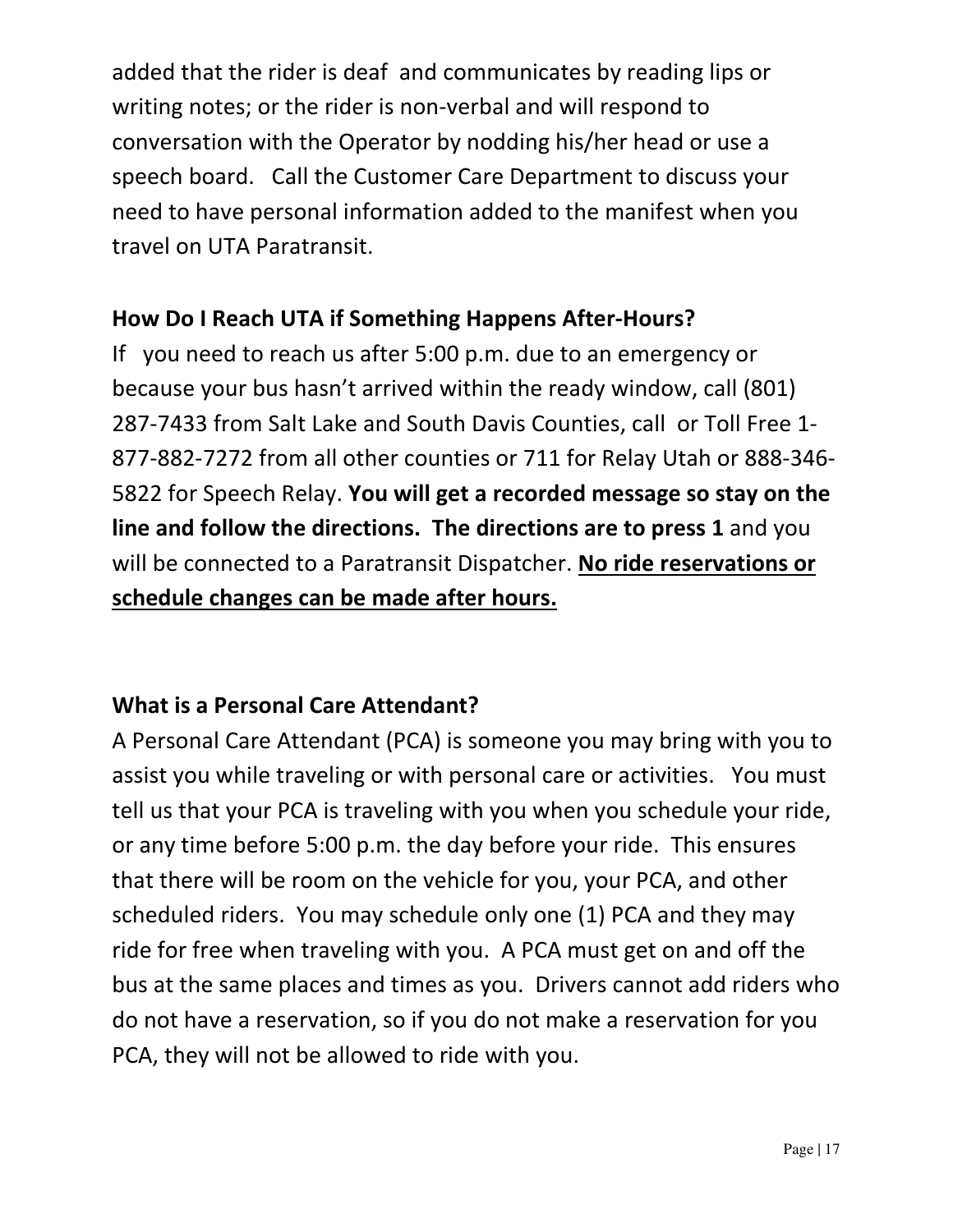To be able to have one PCA ride free with you, you must be **registered with us as needing a PCA**. This is done as part of your eligibility process. If you did not indicate a need for a PCA when you first applied to be eligible for Paratransit and now need a PCA, please call our Paratransit Mobility Center at 801-287-2263.

#### **Can I Bring A Guest/Companion?**

Yes you can. A guest/companion is someone you want to bring along to share the ride. Guests/companions must pay a fare when accompanying you, and must get on and off the vehicle at the same place and time as you.

You will need to tell the scheduling specialist when you schedule rides that you will be traveling with one guest/companion. This ensures that there will be room on the vehicle for you, your guest/companion, and other scheduled riders. Drivers cannot add riders who do not have a reservation, so if you do not make a reservation for you guest/companion, they will not be allowed to ride with you.

**EXCEPTION: Additional guests/companions may be accommodated if there is enough space on the vehicle. To schedule additional guests, you may call the day before your ride to see if there is enough space on the vehicle.** 

#### **Can Children Ride Alone?**

All children under six (6) years of age must be accompanied by an adult. They cannot ride unattended. If traveling with a full fare-paying adult, UTA's policy allows 2 children under six (6) to ride for free.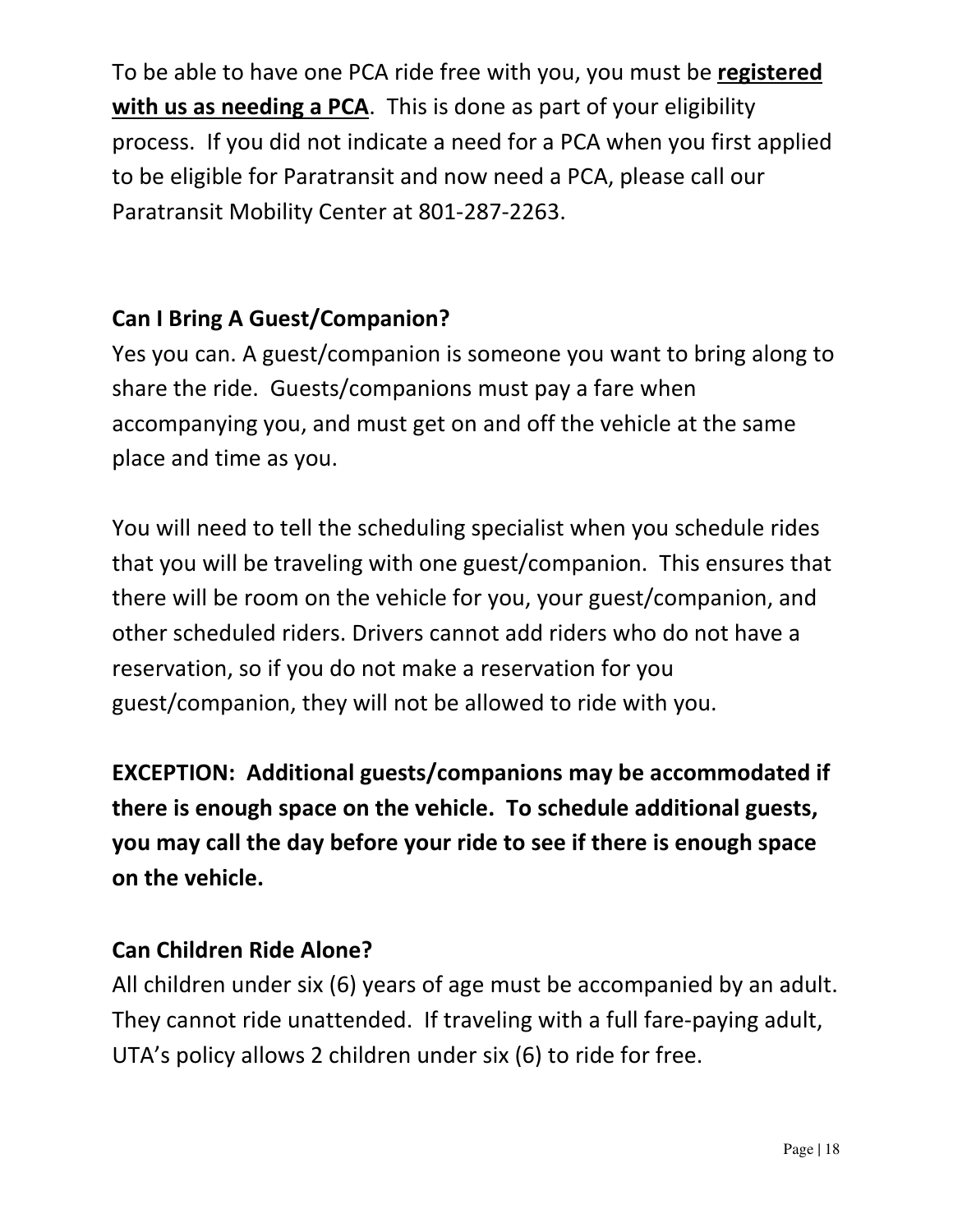An adult accompanying a child on Paratransit is responsible for the child. Drivers can assist with securing the child's seatbelt. The Driver will not secure a child restraint car seat, will not assist with strollers and are not permitted to carry children on or off of the vehicle for you. If you will need assistance with the child, please bring someone else along to help you.

# **Does UTA Transport all Types of Wheelchairs and Other Mobility Devices?**

No, we don't transport all types of wheelchairs or other mobility devices. Paratransit vehicles are designed to accommodate most wheelchairs and mobility aids. UTA will carry any wheelchair and occupant, regardless of size or weight, if the lift and vehicle can physically accommodate them; unless doing so is inconsistent with legitimate safety."

All guests and companions using wheelchairs or mobility devices must have their mobility device certified in order to be transported.

Rider's using wheelchairs or mobility device should be in the upright position when boarding and during travel on the bus.

Riders using a Transport Chair may only do so to board the bus, then must transfer to a seat. If you are unable to independently transfer to a seat, you must bring someone with you to assist you transferring from the transport chair to the bus seat.

All out of town (visitor) Paratransit eligible riders must have their mobility device weighed and measured through UTA's Mobility Center before commitment of transportation will occur. Transportation to the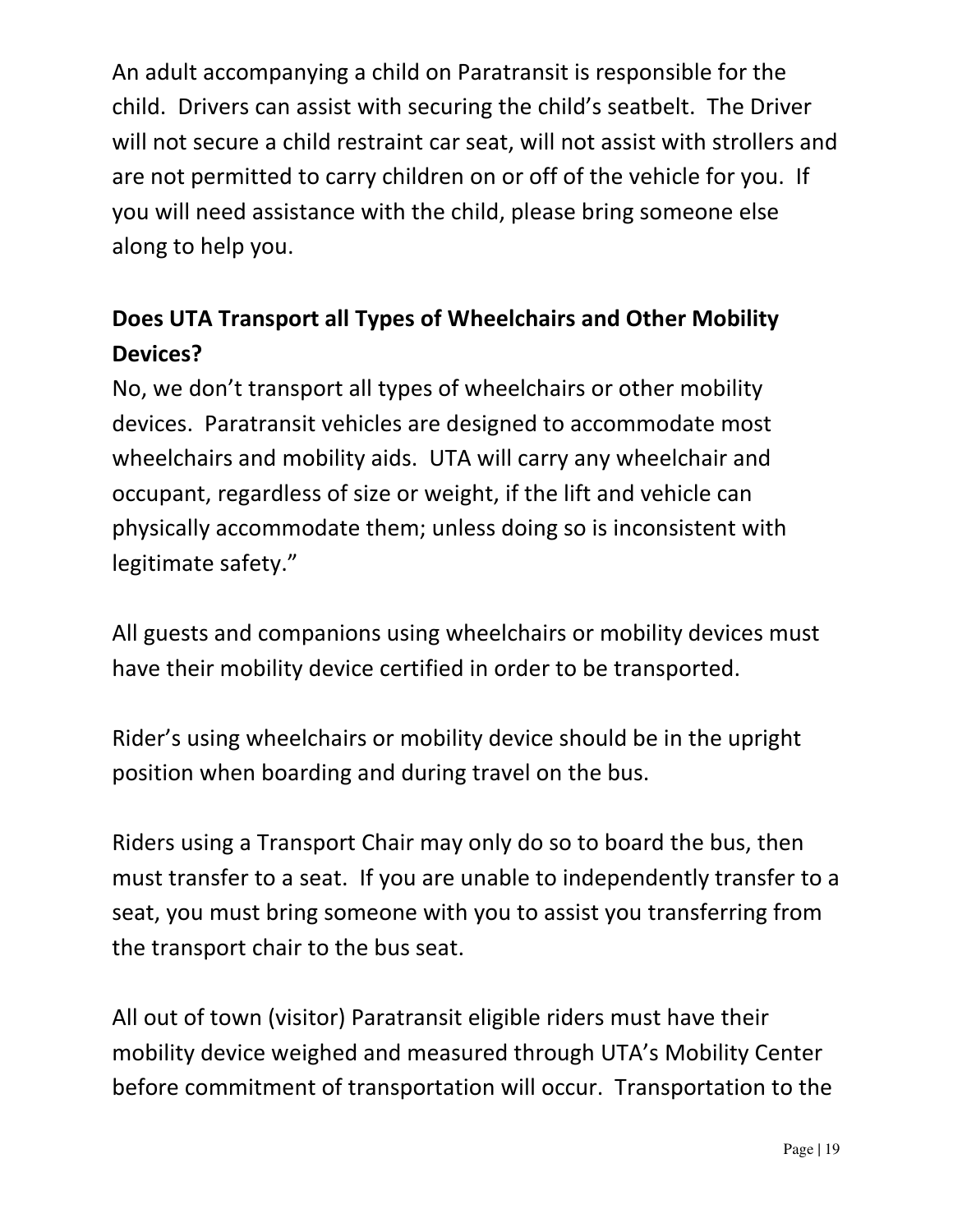Mobility Center will be provided free of charge and will be scheduled through UTA's Mobility Center.

#### **Are There Different Rules for Scooters?**

Yes, some three-wheeled or four-wheeled scooters are difficult to secure on Paratransit vehicles. For safety, we recommend you transfer to a vehicle seat if you can do this independently.

# **What if My (Wheelchair/Scooter) Breaks Down, Can I Use Another One?**

If your wheelchair or scooter that has an approved UTA sticker on it breaks down, you must contact UTA Paratransit services to get temporary approval before your next ride if you are going to use another mobility device that does not have a UTA sticker on it. Contact the Mobility Center (see phone number on back page) for information.

#### **Does My Wheelchair Need to be Secured?**

Yes, it is the driver's responsibility to ensure that all mobility devices are properly secured. Wheelchair and scooter are required to be secured into the four point securement system at all times during the ride. UTA requests that riders also allow driver's to secure the lap belts and shoulder belt to ensure safety. "Secure here" stickers are available for riders to place on their mobility device. This will assist drivers in knowing where you request the securement straps be placed. Contact UTA's mobility center to obtain stickers (see phone number on last page).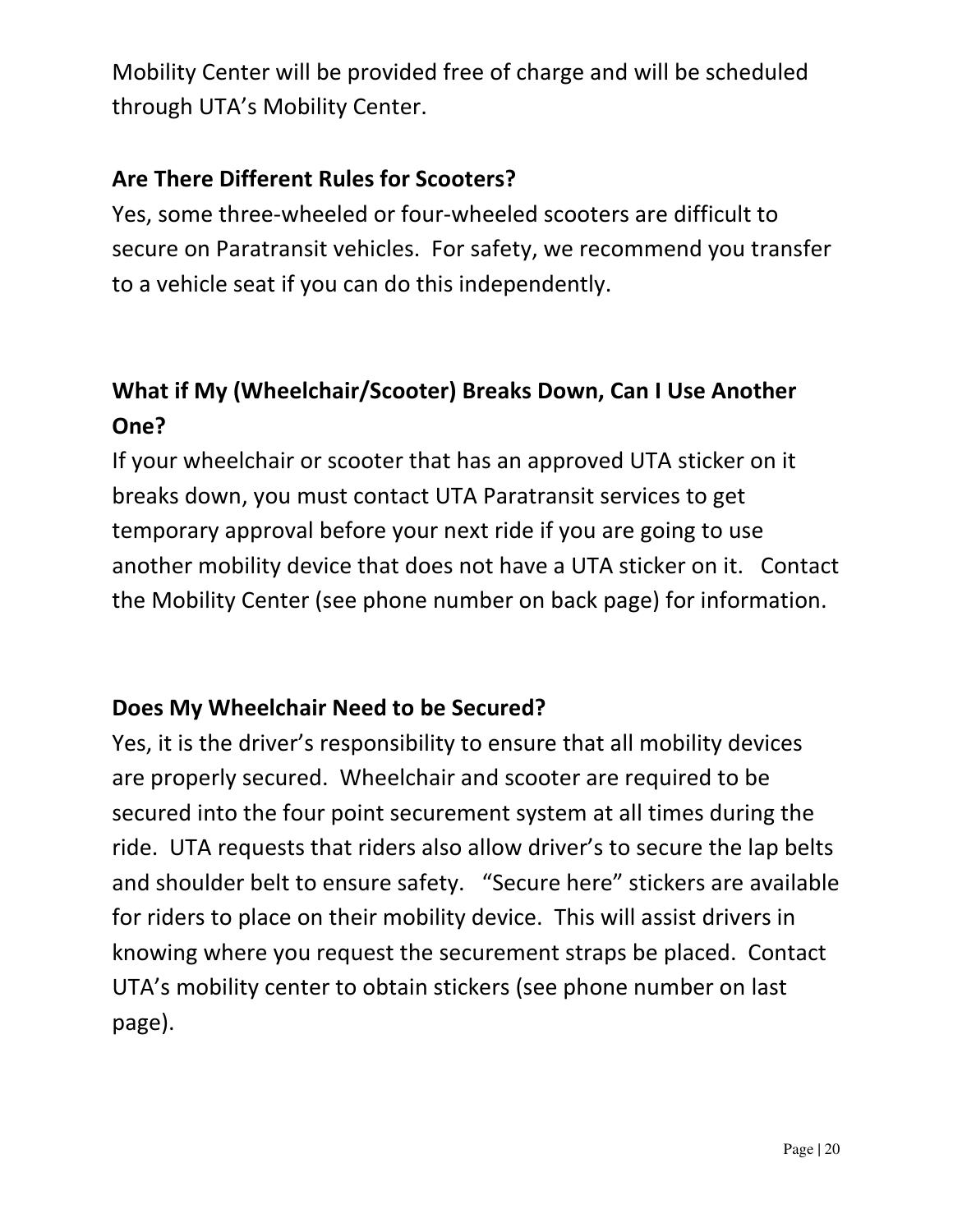#### **Do I Have to Wear the Safety Belt?**

Although not required, our community requested that seat belts be installed on Paratransit vehicles. For your safety and security, UTA strongly encourages you to use a safety belt and ask that you remain seated while riding on Paratransit vehicles.

#### **Do you Transport Respirators and Portable Oxygen Equipment?**

Yes. Portable oxygen equipment and portable respirators are permitted on all UTA vehicles. The driver will assist you in securing this equipment on the vehicle. Drivers are not permitted, however, to assist you in using this equipment. If you need assistance with portable life support equipment, please arrange to bring someone with this ability with you.

#### **What About Traveling With a Service Animal?**

Riders may travel on all UTA vehicles with a service animal. Service animals include guide dogs, signal dogs, and other animals trained to work or perform tasks for persons with disabilities. If you are traveling with a service animal, be sure to inform the scheduling specialist when you are scheduling a ride. This ensures the appropriate vehicle is sent, and/or there will be room on the vehicle for you and your service animal, along with other scheduled riders. Drivers cannot make changes for your service animals if you do not make a reservation by 5 p.m. the day before your ride. Your service animal may not be allowed to ride with you without prior notification.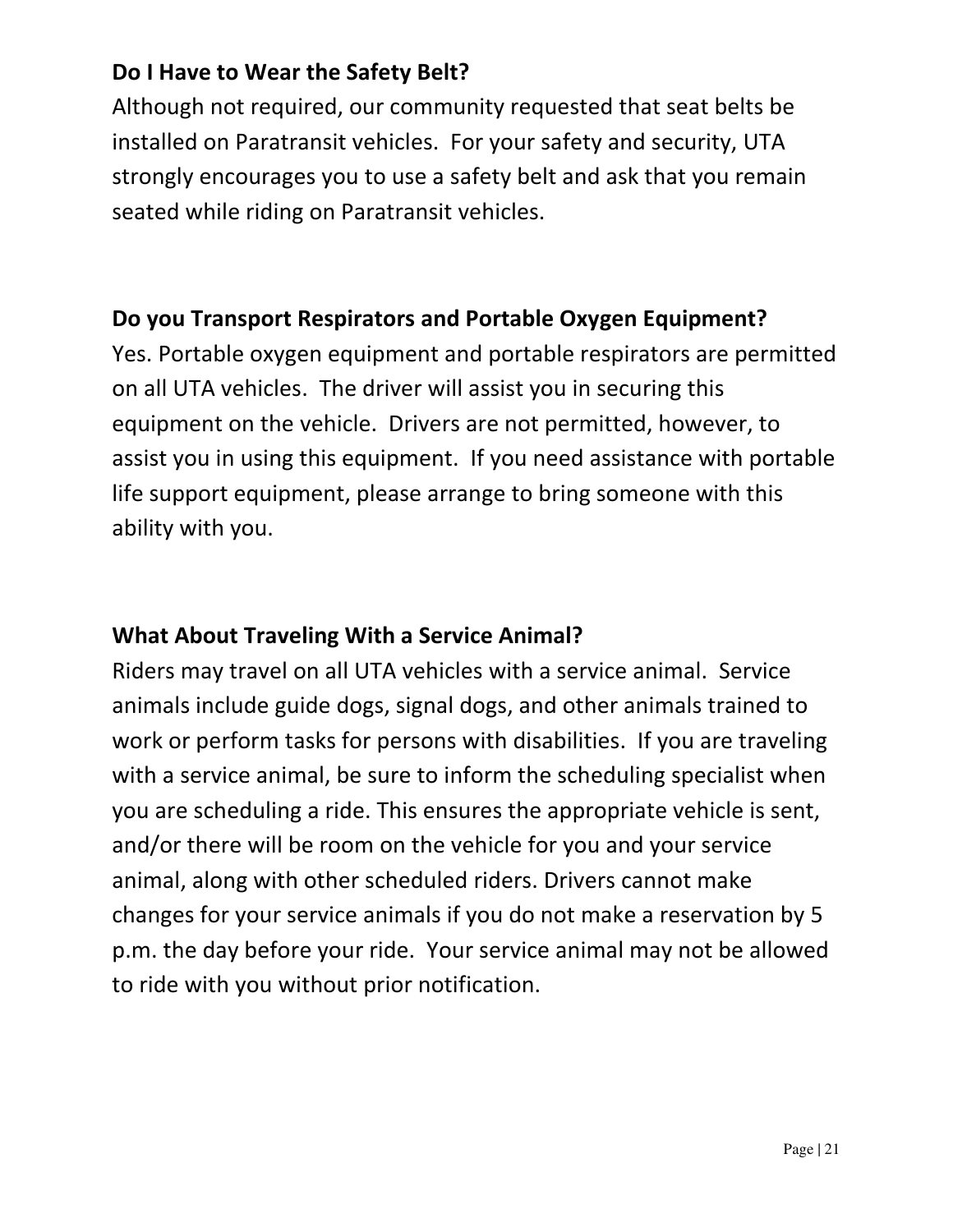You are responsible to maintain control of your animal while on board the bus. If you are planning on riding UTA with a service animal, please follow these guidelines:

- To maintain control of your service animal, it may need to be on a leash, in a cage or container when boarding, while riding and when exiting the bus.
- The animal must remain at your feet or on your lap. The animal may not sit on a vehicle seat.
- The animal must not be aggressive towards people or other animals
- The animal must be clean and well groomed.
- You are responsible for any damage or soiling caused by the animal
- If you feel the bus is too hot for your service animal, ask the driver if they can turn the heat down.

#### **Can I Bring my Pet?**

Animals that are not service animals including comfort animals, birds, reptiles, amphibians and rodents, may ride on Paratransit vehicles only if they are properly secured in a cage, kennel, carrier or container. For safety reasons, drivers are not permitted to carry cages, kennels, carriers or containers on or off the vehicle. If you need assistance with a pet, please arrange to travel with someone who can help you.

#### **Can I Bring Packages and Personal Items?**

You may bring grocery bags, luggage, or other packages or (legal) personal items with you on Paratransit. Because drivers are not required to assist with loading and unloading of packages and personal items, please do not plan to bring more than you and/or the assistant who is traveling with you can manage without delaying the vehicle. Delaying the vehicle occurs when you bring more items than you can carry on the vehicle at one time, and will result in a no-show being assessed to your record.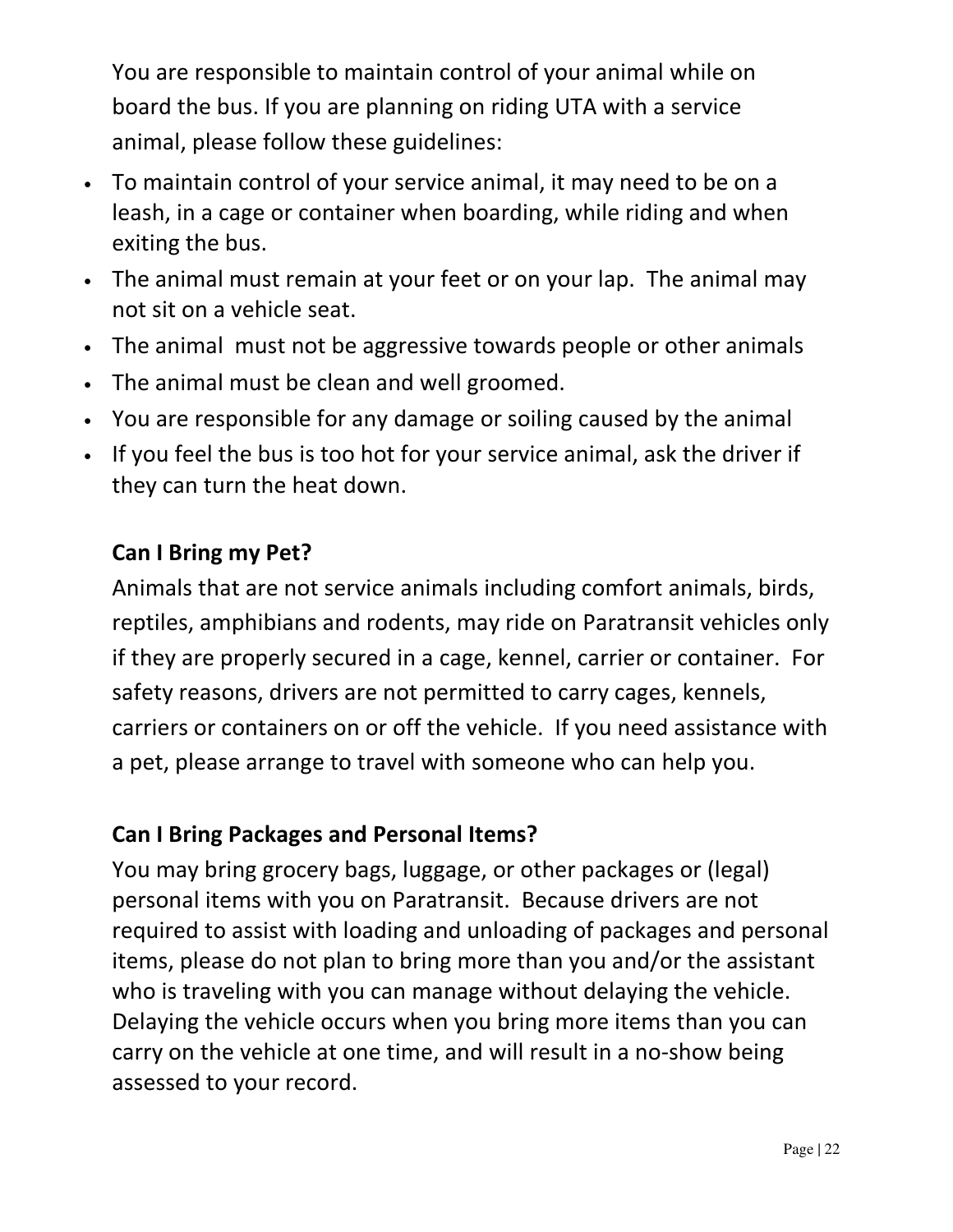Also, keep in mind that this is a shared-ride service and space is limited. Grocery store carts are not permitted on vehicles, but you may bring packages on-board in a personal, collapsible cart. If you are bringing a cart with you, let the Scheduling Specialists know when you request your transportation to assure a vehicle that will better accommodate the collapsible carts.

#### **What if I Lose My Paratransit ID card?**

If you lose your Paratransit ID card contact UTA's Mobility Center for a replacement card (see last page for phone number). There will be a \$5.00 replacement charge.

## **What Emergency Procedures are in Place In Case Something Happens when I am on the Bus?**

In the event of an accident or emergency, please remain calm and follow the Driver's instructions.

- Personal Medical Issues A rider who becomes ill, or notices another rider who may be ill, should immediately inform the driver. Because drivers are not trained to provide medical assistance, they are required to notify UTA's control center for instruction.
- For health and/or safety if a rider can't be left alone, and the person meeting them is not at the location when the driver arrives, the rider will be transported back to the UTA office (or to another safe location). The rider's guardian or caregiver will be notified and required to come to pick-up the rider or to make other transportation arrangements. Respite care charges may be assessed to the rider if a pattern of this occurs. If we are unable to make contact with the guardian or caregiver, the proper authorities will be notified
- Community disaster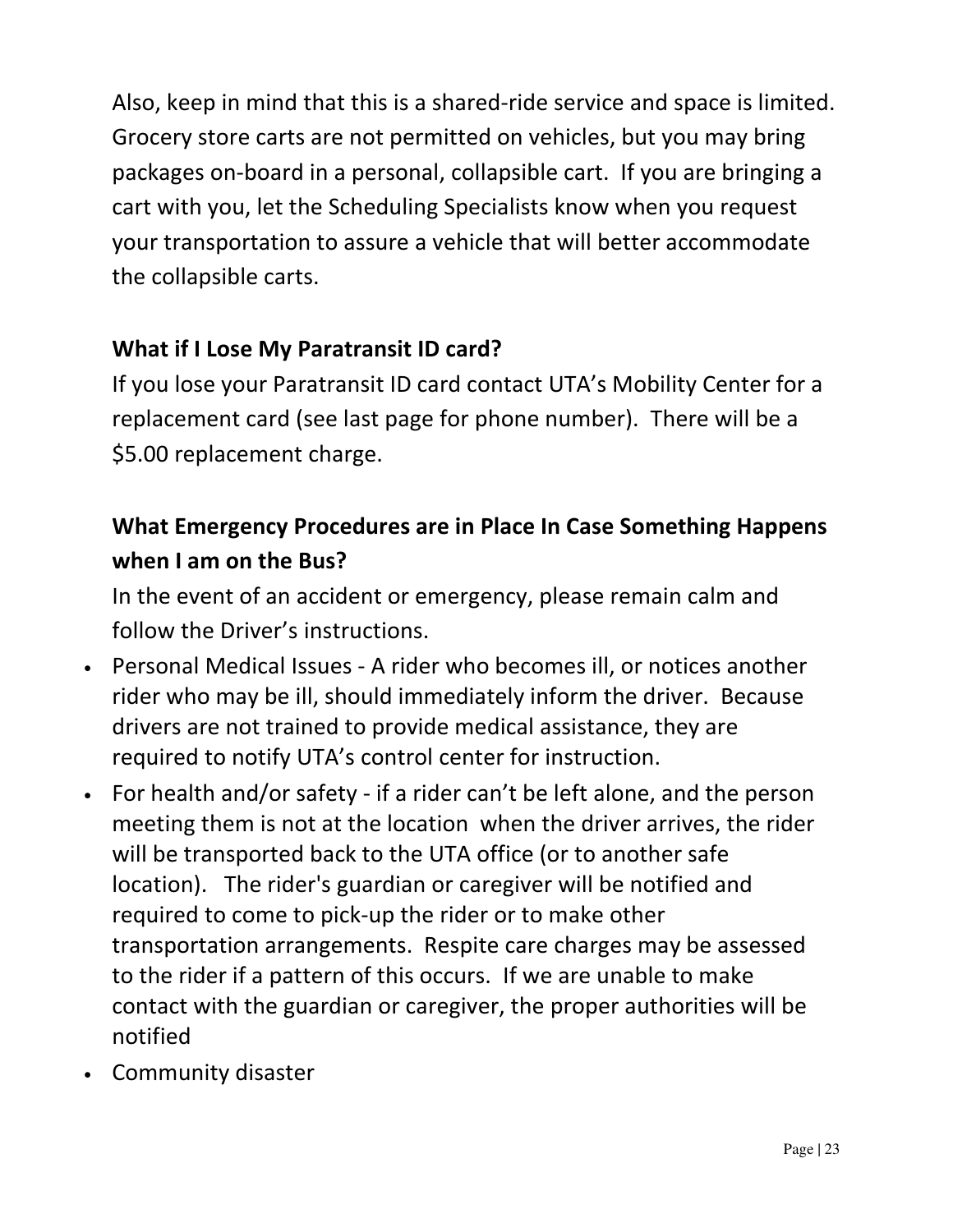#### **Will the Bus Still Pick Me Up During Bad Weather?**

UTA reserves the right to suspend, modify or cancel service during times of bad weather conditions that may jeopardize the safety of our riders, our employees, or our vehicles. On bad weather days, call UTA to determine whether we will be able to safely pick you up. The Scheduling office will also be able to tell you if service will be cancelled.

During storms including snow, ice or high wind warnings, travel may be suspended. If you are planning to travel at times when bad weather is predicted, take into considerations the problems we may have in getting to or from an area we are unable to travel in. Also, if you are traveling during inclement weather, be sure to be prepared for longer ride times. For example, bring any medication you may need; if you use oxygen, bring an adequate (extra) supply; if you are diabetic or hypoglycemic, and bring a small snack with you in case the ride is longer than expected due to the weather.

#### **Does UTA Have a Community Disaster Emergency Procedure?**

Yes we do. During a community disaster, UTA will make every attempt to transport our riders as scheduled. Due to the nature of the disaster, it might be necessary to establish pick-up points that either requires us to walk-in to the area to get you, or to have you get assistance from someone at your location to bring you to the bus. Through coordination with the local disaster control center, we will make every attempt to establish these locations to minimize your distance to them.

**If you are at home when a disaster occurs, you should stay home. If we took you to a location, and you make other transportation arrangements due to the emergency, please let us know so that we can account for all of our riders that have scheduled rides.**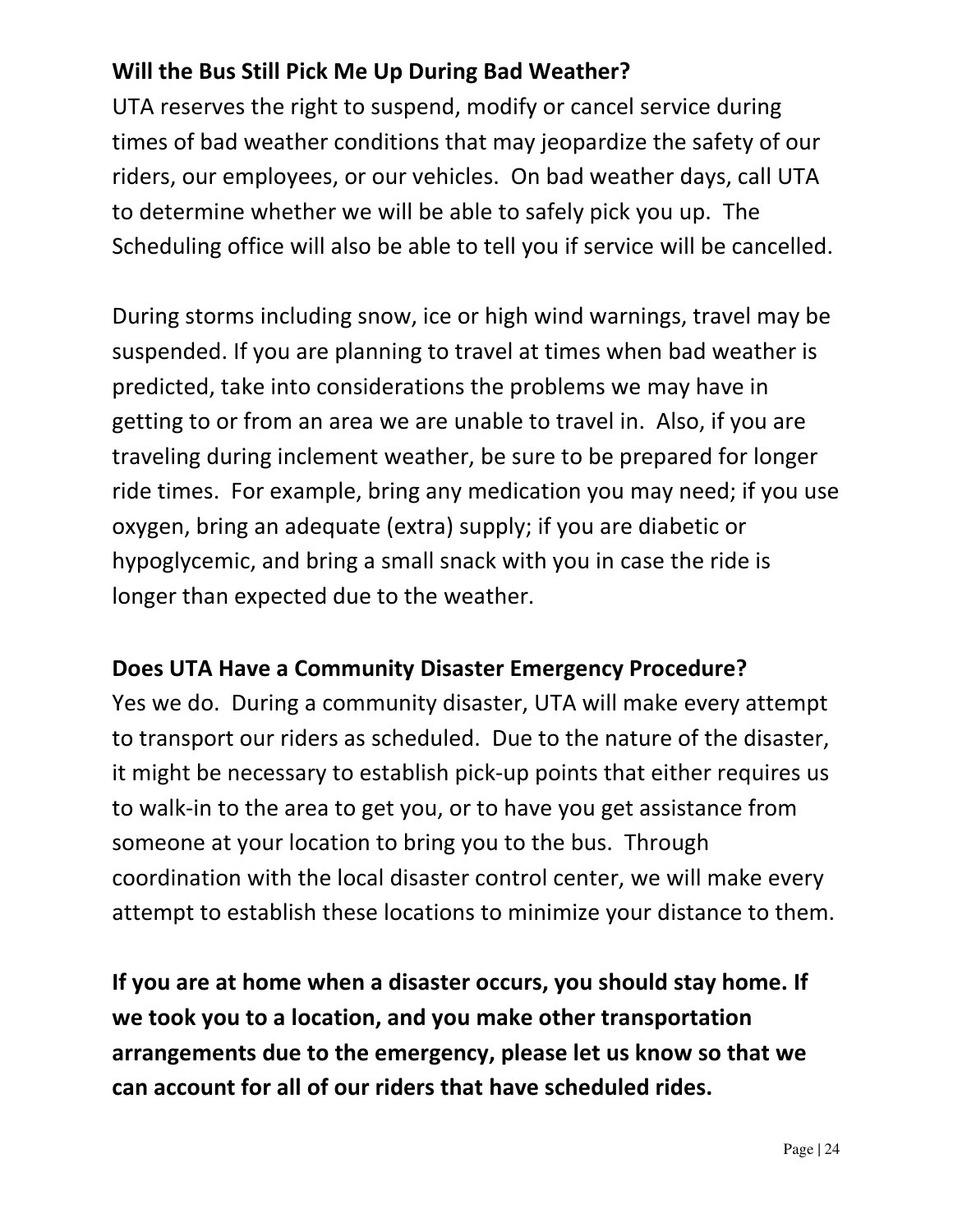#### **In the event of a community disaster, UTA will:**

- "Freeze" our system. This means all vehicles will hold at their location or a safe location until contacted by the radio room.
- An inventory of vehicles and passengers on board will occur.
- An inventory of passengers delivered in the system will occur
- No additional passenger pick-ups will occur until we have been able to determine whether we can safely proceed.
- If on the bus, it may be necessary to drop off passengers at established shelters.
- If the bus is out of contact with their control center, operators will proceed according to pre-established protocol which is:
- <sup>o</sup> Is it safe to proceed?
- <sup>o</sup> Do you have passengers on board?
- $\circ$  Can the driver make your way to a UTA facility?

If the nature of the disaster requires that you need your Paratransit ride earlier than originally scheduled, contact the Scheduling office and we will attempt to meet your scheduling needs. Keep in mind that our ability to respond immediately is limited to the nature of the disaster. Call the Scheduling Office if you have not yet been picked up for your ride, or to confirm that Paratransit is able to safely get to you or to where you need to go.

In the event that our internal phone system is not functional, listen for emergency news announcements, or check our social media sources such as Facebook, twitter and www.rideuta.com.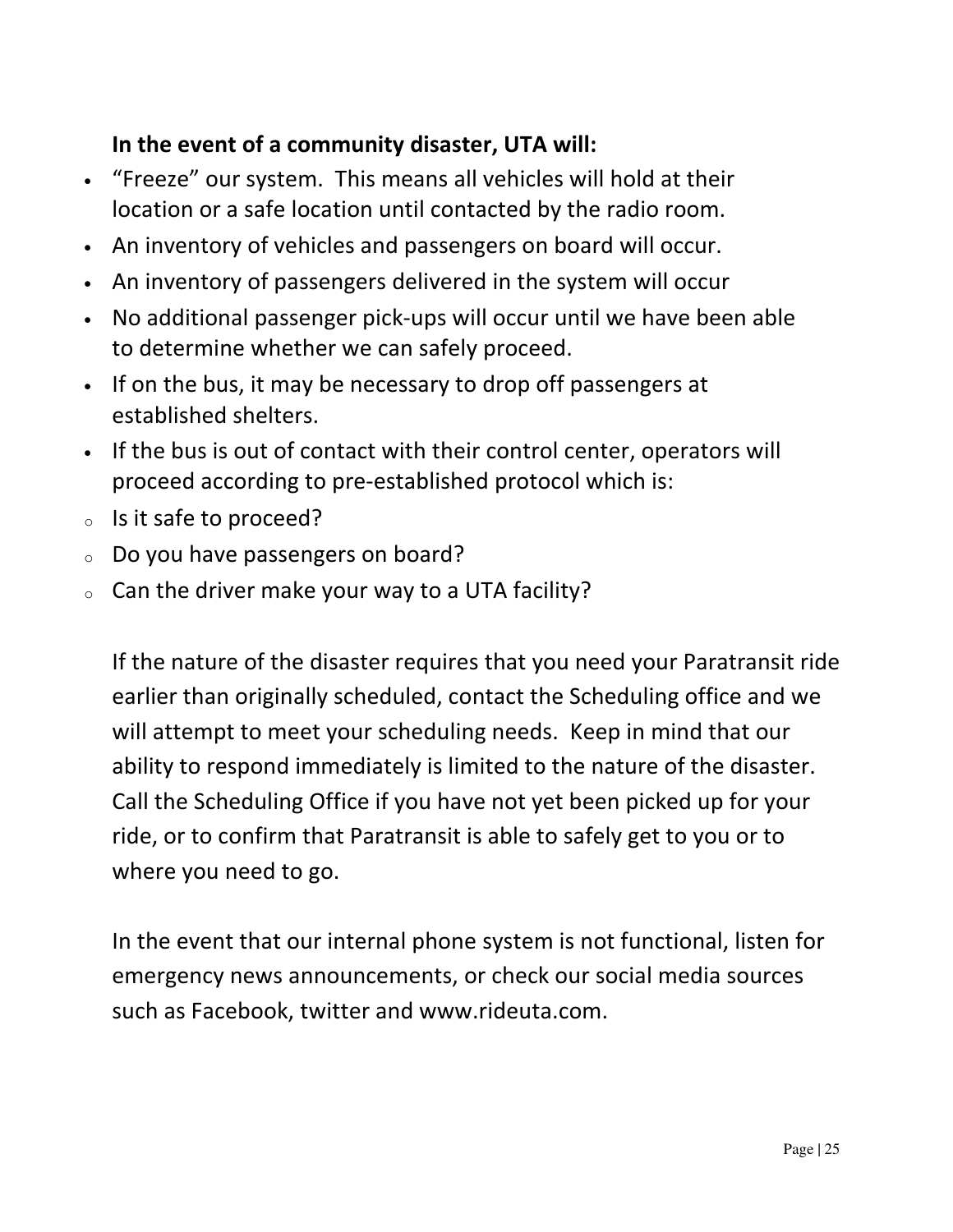If it is unsafe for UTA to travel into a disaster area, UTA reserves the right to suspend, modify or cancel service without notice.

#### **Keeping Your Records Up-to-Date**

By keeping our records as up-to-date as possible, we feel we will be able to provide a better service to our riders in times of an emergency. As part of our preparation for an emergency, from time to time, we will request your emergency contact information including a telephone number, cell phone, the name of a person to contact and their phone number. If you have common places that you travel, please provide us with telephone numbers to those locations as well. **Make sure we have at least one emergency contact person or location on file for you.** 

#### **UTA Paratransit No-Show and Late Cancellation Policy**

When someone no-shows for a scheduled ride, it is very expensive and takes away the opportunity that a ride could have been scheduled for someone else. **There are consequences when riders have a behavior pattern of either not being ready or simply not showing up to take their scheduled ride.** 

#### **What is a No-Show?**

A "No-Show" is when you schedule a Paratransit ride but then you:

 1. Call UTA and cancel the ride too close to your ready window (less than 30 minutes).

 2. Are not ready to board the bus within five minutes, and you delay a prompt departure.

- 3. Do not come out to board the bus and take your scheduled ride.
- 4. Delay the departure of the bus by not getting off the bus.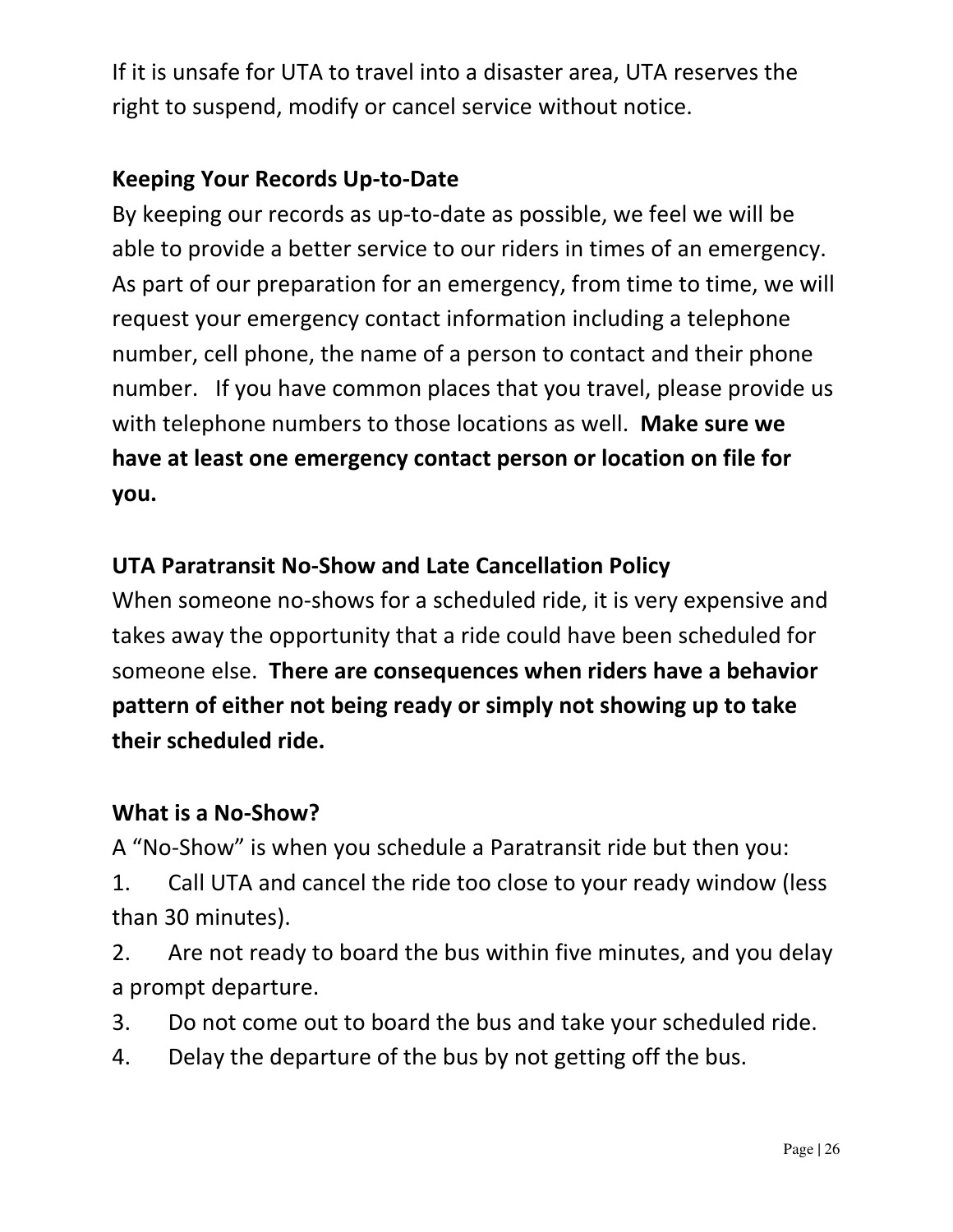5. Delay the bus's departure when you cannot be left unattended and no one is at the drop off location to receive you.

A no-show will count for one (1) penalty point.

#### **What is a Late Cancellation?**

A late cancellation is when you cancel your scheduled Paratransit ride between two hours and up to thirty minutes of your scheduled ride. A late cancellation will count for one half (½) penalty point.

#### **Does UTA Automatically Cancel my Later Rides if I No-Show the Bus?**

No. Later trips for the day will **not be automatically cancelled** when you "no-show" a ride. It is the rider's responsibility to cancel rides they no longer need.

#### **Will UTA Come Back and Pick Me Up if I No-show the Bus?**

UTA policy is if we take you somewhere, we will make every possible effort to come get you from your scheduled location.

If you no-show the first leg of your ride, no bus will be sent to pick you up for that ride. If you no-show another ride and Paratransit took you to the location, Paratransit will schedule a return ride upon request, and as schedule permits.

**EXCEPTION:** If you "no-showed" the Paratransit bus and we didn't take you, you will have to find other transportation**.**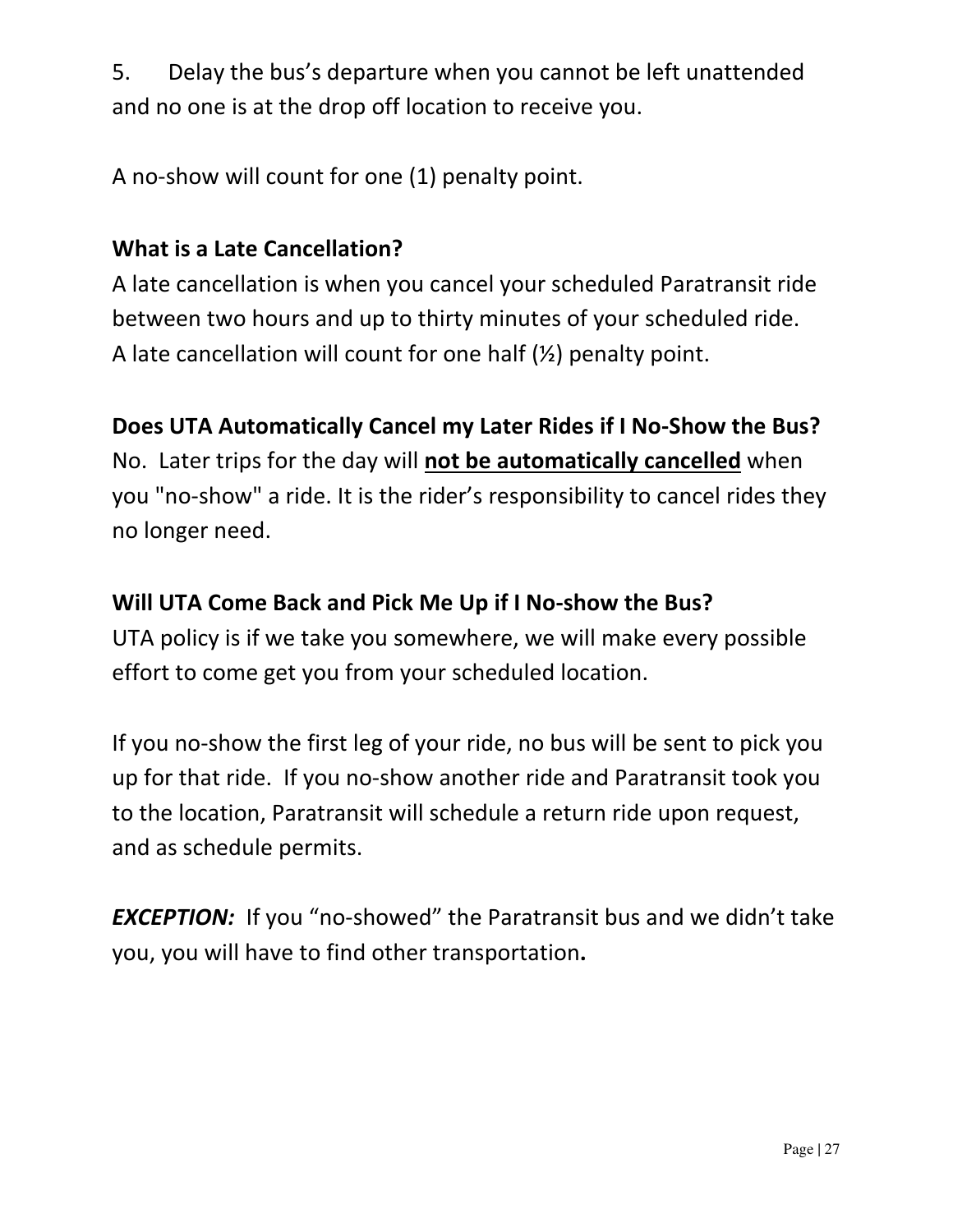# **What if the No-show/Late Cancellation was UTA's Error or Outside Your Control?**

Call Paratransit Customer Care Department immediately to explain what prevented you from taking your scheduled ride. You may be requested to provide documentation that explains what happened. The purpose of the documentation is to provide a fair and consistent policy for all.

#### **What Are No-show or Cancellation Points, and How do They Work?**

Each ride that is no-showed or late cancellation has a specific point value. Riders will be assessed points for each ride they schedule and do not take. This may result in multiple points assessed on the same day. The result of no-show points on your record will be a service suspension.

#### **There are 2 kinds of No-shows and Point Values:**

A "No-Show" occurs when a customer does not board the vehicle within five minutes of the vehicle's arrival within the 30-minute ready window. Each No-Show is counted as one penalty point.

A "Late Cancellation" occurs when a customer cancels a trip less than two hours before the start of the 30-minute ready window. Each Late Cancellation is counted as one-half (1/2) a penalty point.

In any 30-day period any customer who has scheduled ten trips or more and has "no-showed" or "late cancelled" at least 10% of those trips will receive a suspension notice. (A trip cancelled in accordance with our policy, i.e. more than two hours before the start of the pick-up window, will not be counted in the total number of trips booked, nor will it receive penalty points.) Additionally, to ensure that only riders who have an established pattern or practice of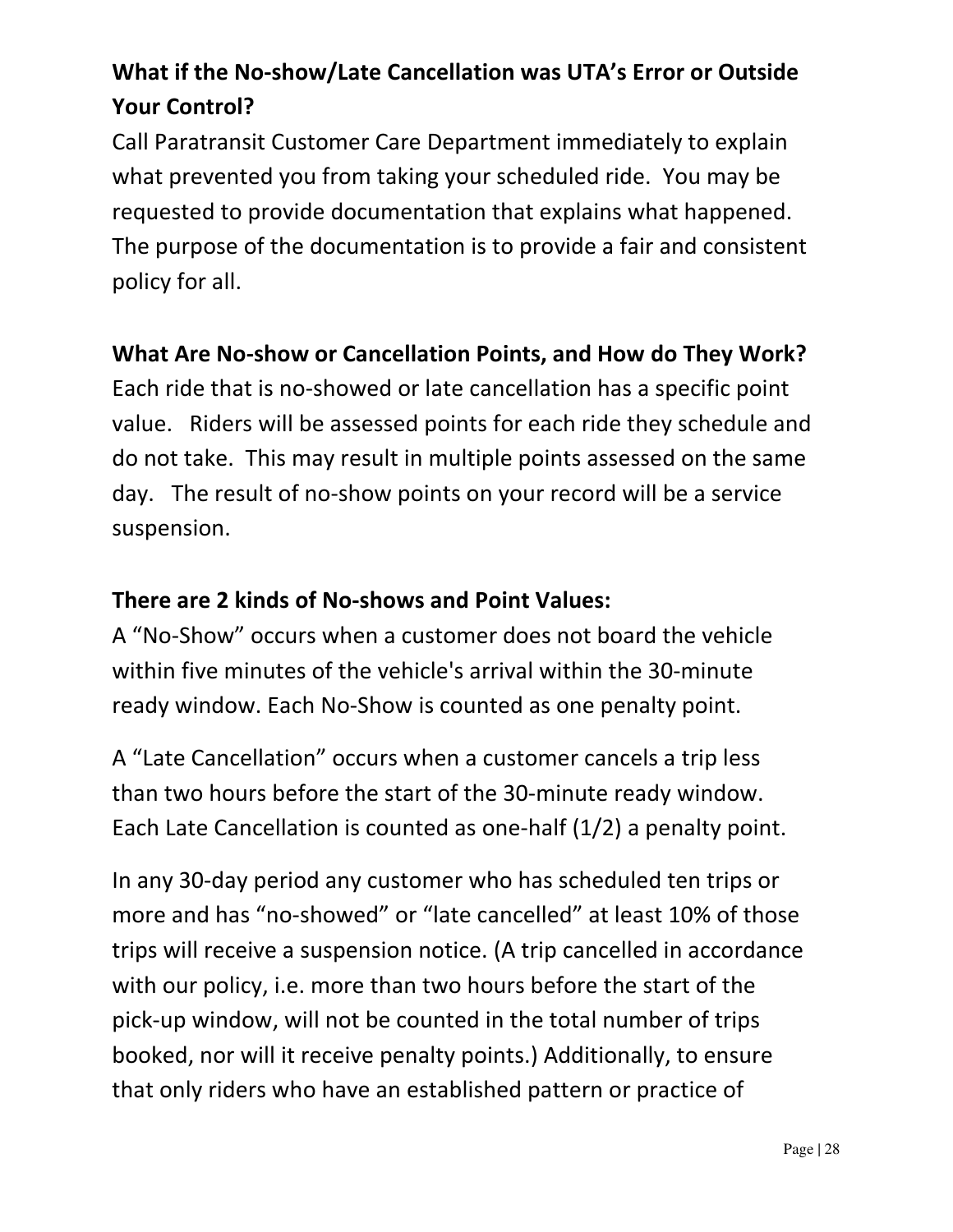scheduling trips then not taking them are suspended, a customer will have to accumulate three or more penalty points to receive a suspension. A customer will be subject to suspension only if both the minimum number of trips booked and the minimum number of penalty points are reached during the 30-day period.

The length of a customer's suspension will adhere to the following schedule:

- Upon a first violation within a calendar year, a customer receives a warning letter.
- Second violation: 7-day (1-week) suspension
- Third violation: 14-day (2-week) suspension
- Fourth violation: 21-day (3-week) suspension (Loss of Subscription)
- Fifth violation: 28-day (4-week) suspension (Loss of Subscription)
- Subsequent violations will increase by a week (Loss of Subscription)

Violations of this policy will result in suspension, per the above schedule. If you no-show or late cancel because of circumstances beyond your control, please call the UTA's Paratransit Customer Care department at 801-287-5359 or 877-882-7272 to explain the circumstance, and request the review and/or removal of the noshow or late cancellation.

UTA will notify riders of all points assessed to their record. Noshows or late cancellations must be disputed within 30 days from the date in which they occur. Prior to sending a suspension letter, UTA will review all no-shows and late cancellations to ensure that the process was followed properly and an accurate count is represented. Any no-show or late cancellation that is found to be in error will be removed from the customer's account.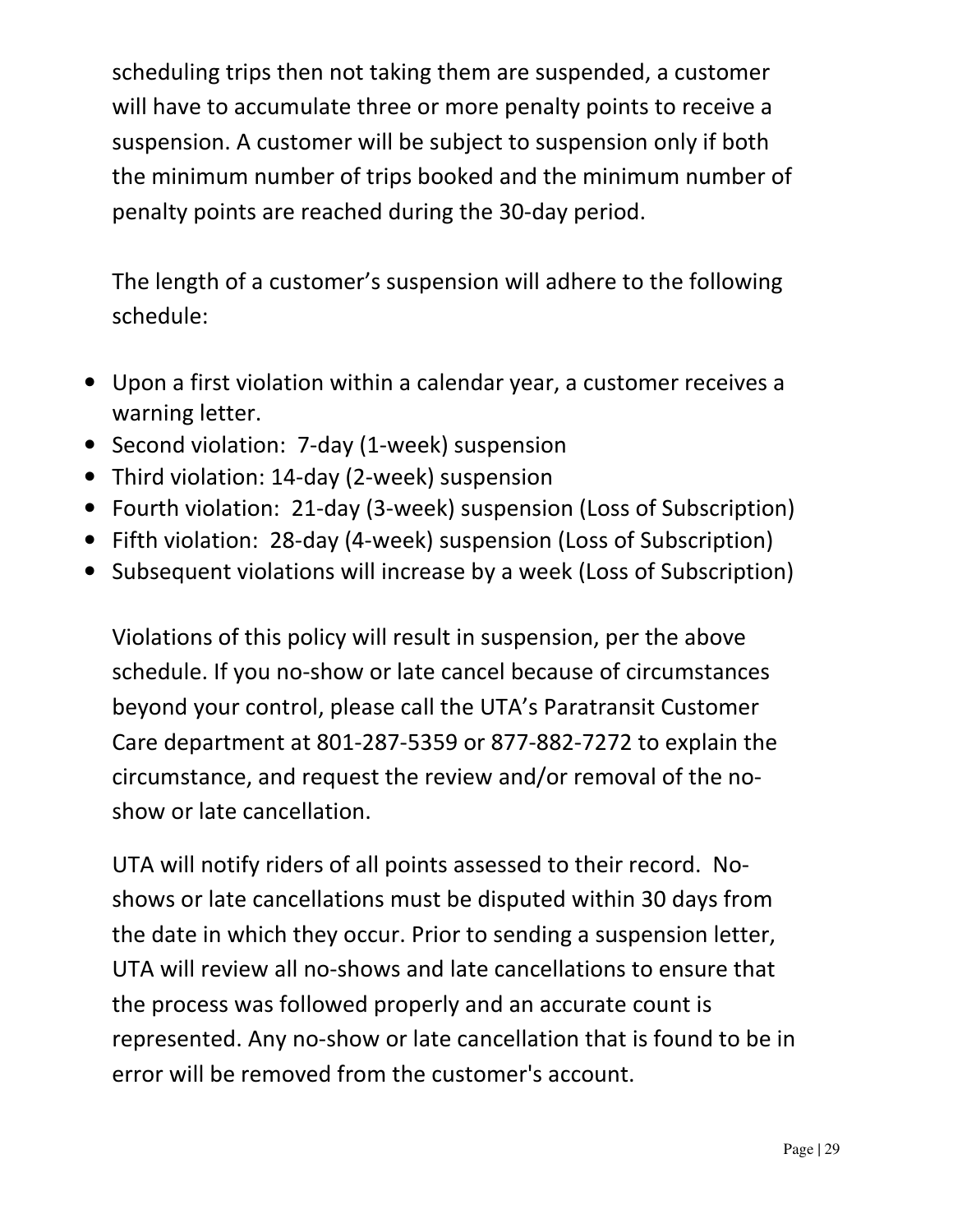#### **What if I disagree with my "No-show" Suspension?**

Call customer care immediately upon receipt of your letter (see last page for phone number). UTA will not take away or stop providing rides to you without advance notification of a service suspension. You will always be given the opportunity to appeal any decision that includes meeting with us before your suspension starts. **Once you receive your letter, follow the instructions in the letter. Failing to follow these instructions will result in your "no-show" service suspension.** 

#### **What Happens When the Bus is Late?**

If you notify us that your ride is more than 15 minutes late (16 minutes past the end of the ready window), and if the lateness is within UTA control (scheduling problem, driver error), we will send you a coupon that can be redeemed for either the removal of a points or a free ride.

The coupons will be mailed out to you and are good for one year from the date of issue. To use the coupon for a free ride, give it to the bus driver. To have points removed, either give the coupon to the driver or mail it to UTA, indicating which points you want removed from your record. **COUPONS WILL NOT BE REPLACED IF LOST**

Sometimes a schedule delay, bad weather, or bus breakdown may cause the Paratransit bus to be late. If your bus hasn't arrived by the end of your ready window, and you decide to find another way to your appointment, please call UTA Paratransit to let us know you found another ride so we do not send the bus or assess points for a no-show.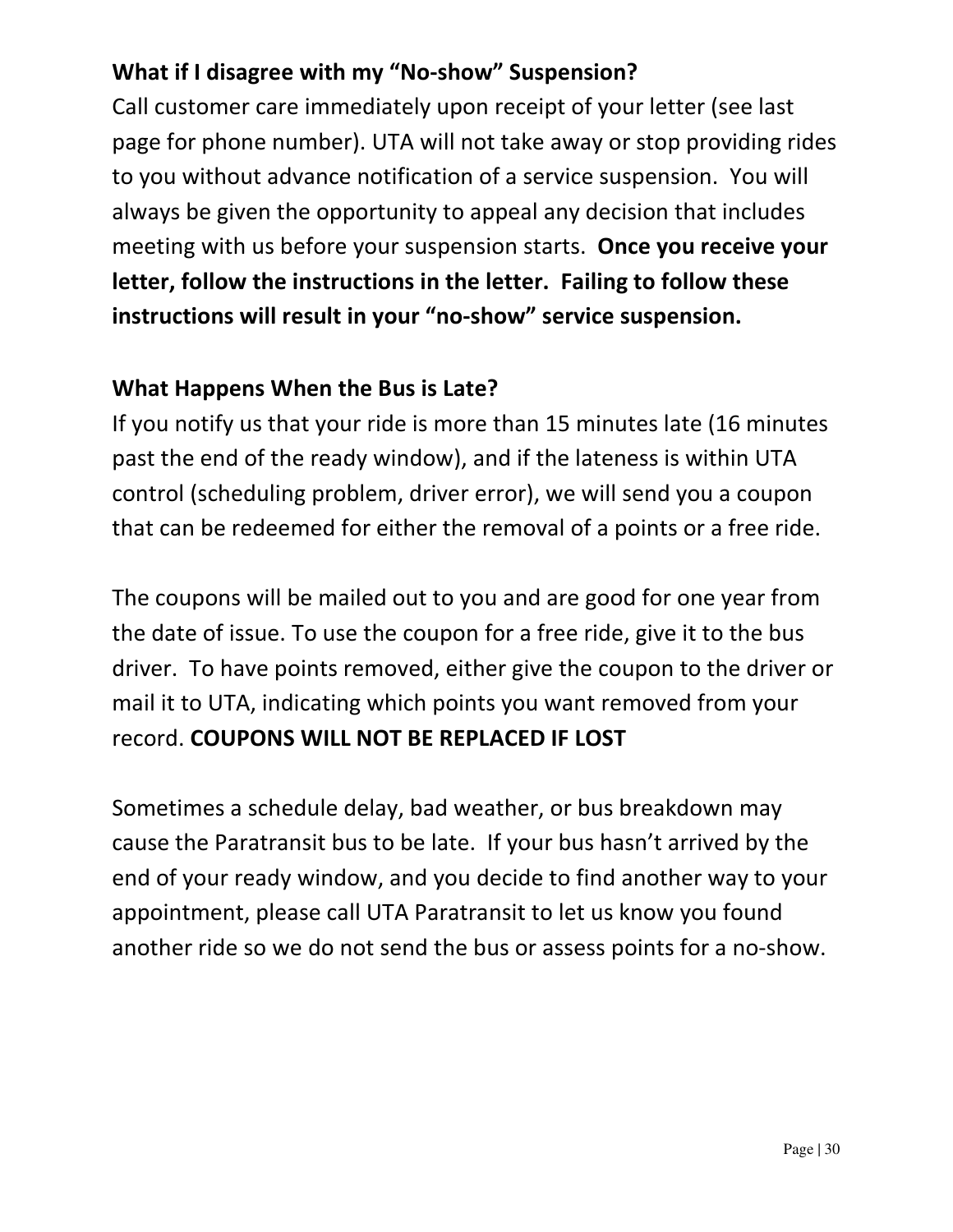## **Paratransit "Responsible Rider Reward Program"**

Is for riders who take a weekly minimum rides as described below, in a six-month period (January through June, and July through December) and who have a good ridership record. A good, responsible ridership record is one where the rider does not have any cancel or no-shows rides after 5 pm the previous day of service. , late points on their record.

The reward will be as follows:

|         | <b>Category Six Month Ride Record</b>           | Level    | Good Rider Reward   |
|---------|-------------------------------------------------|----------|---------------------|
| Casual  | Average 1 ride per week                         |          | Bronze 2 Free Rides |
|         | Frequent   Average of 3 round rides<br>per week | ∥ Silver | 10 Free Rides       |
| Regular | Average 4 or more round Gold<br>rides per week  |          | 20 Free Rides       |

UTA will notify you through a letter if you qualify for any "Responsible Rider Reward".

**NOTE:** points removed with a coupon do not qualify for this reward program.

## **Are There Other Rider Rules I Need to Know?**

UTA has a list of common-sense rules to ensure the safety of all riders and drivers. All riders, their personal care attendants and any companions traveling with riders must observe the following Rules of Conduct or risk penalties up to and including service suspension.

- You must pay your fare
- You must maintain appropriate, reasonable personal hygiene.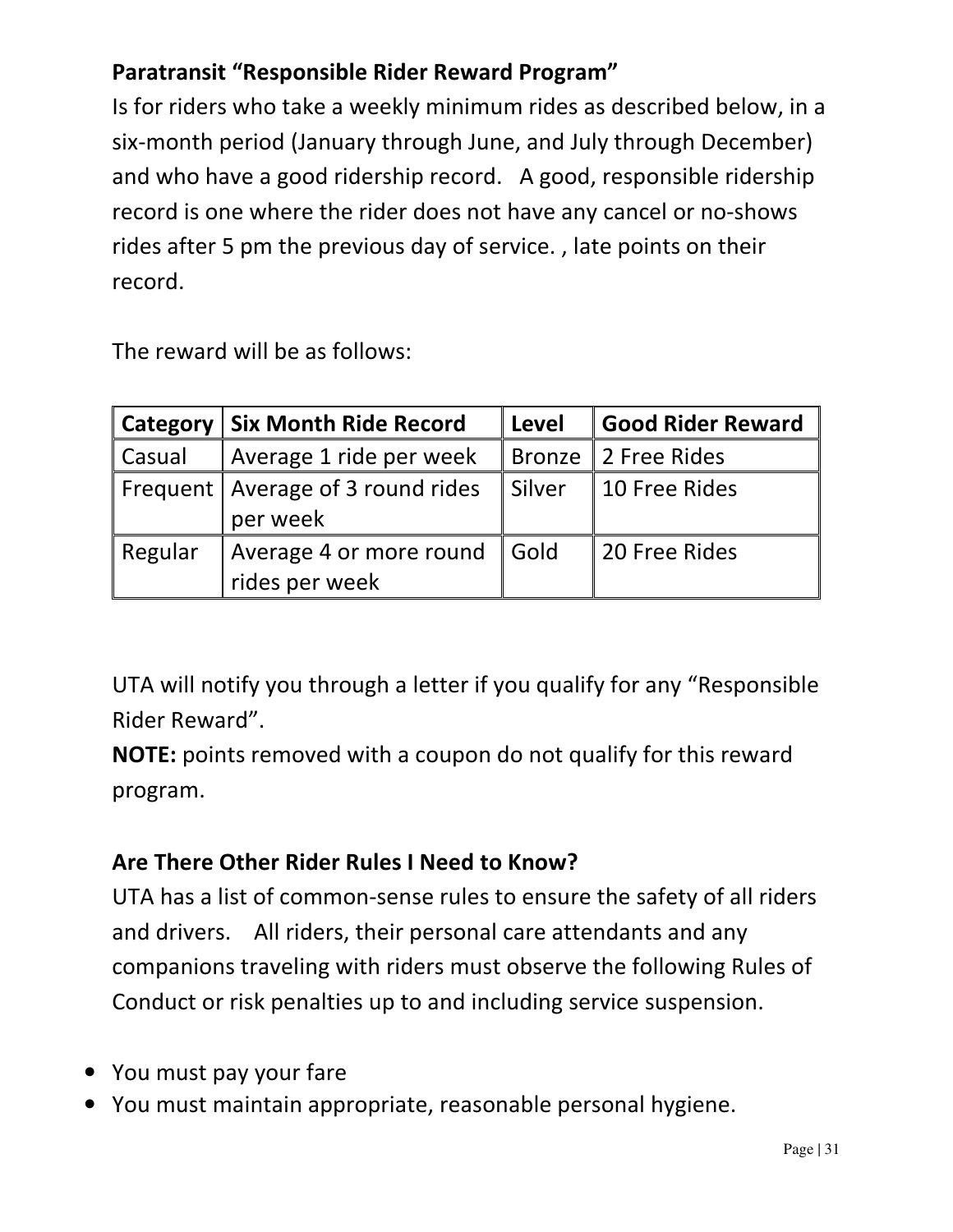- You cannot eat or drink on-board (unless required for health reasons).
- You cannot ride with open containers of alcohol or with illegal drugs.
- You may not smoke on the vehicles.
- You may not use vulgar, foul, abusive, threatening, or obscene language or actions.
- You may not physically abuse another rider or the driver.
- Disorderly, lewd or inappropriate behavior is not allowed.
- No distracting guide dogs or other service animals without the permission from of the owner.
- When using audio or video devices you are required to use earphones
- Loud noise is not allowed
- You may not operate, tamper with or vandalize with any vehicle equipment.
- You may not be throw any objects through or from the bus
- You must control your objects within the bus.
- Littering is prohibited.
- For a complete list of Rules of Conduct refer to www.rideuta.com

Riders, personal care attendant or companions traveling with riders, who engage in an activity that disrupts the safe or effective operation of Paratransit service or who engages in illegal activities including physical abuse or cause physical injury to another rider or driver, may be subject to **immediate and permanent suspension** of Paratransit service. They may also be subject to possible criminal prosecution, which may include fines.

UTA reserves the right to require that a personal care attendant travel with the rider as a condition to ride instead of service suspension.

Any rider or personal care attendant or companion traveling with a rider who is suspended from service will be notified in writing and will be given an opportunity to appeal the suspension.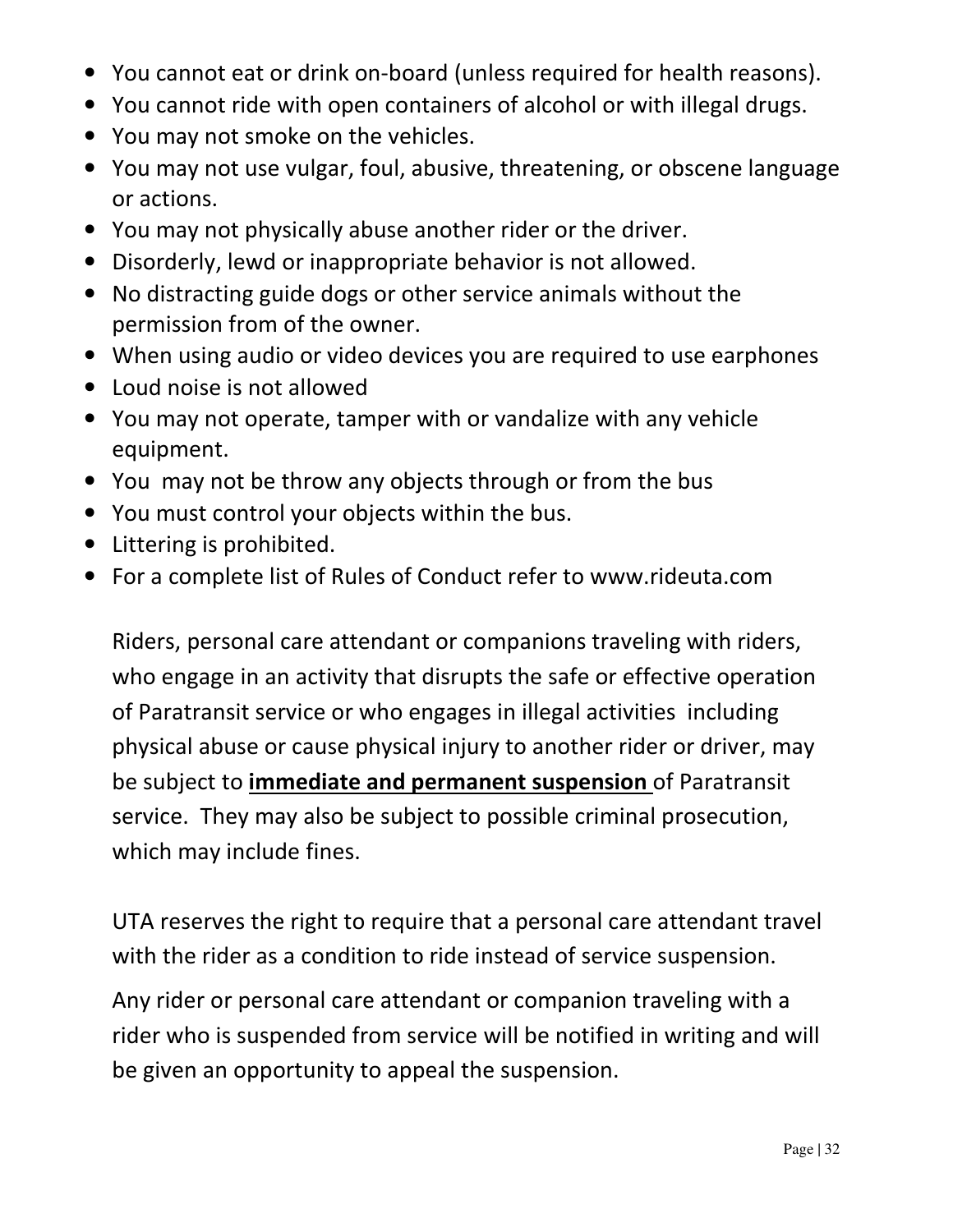#### **How Do I Appeal My Eligibility Decision?**

A rider who disagrees with their eligibility decision may request an appeal. The appeal request must be made in writing and must be sent to UTA's ADA Compliance Officer within 60-days of the eligibility determination. Send written request to:

**ADA Compliance Officer Utah Transit Authority 669 West 200 South Salt Lake City, UT 84101**

A written copy of the appeal process may be obtained by calling the Paratransit Customer Support Coordinator (see phone number on last page).

#### **Can I Appeal Suspension/Termination of Service Decisions?**

**Yes.** Call customer care immediately. There will be an immediate suspension for any assault or threat of an assault while on the bus or on UTA property. Riders will be notified by telephone of the process that must be followed for immediate suspensions. For all other suspensions, you must follow the process outlined in your written notification. Refer to the No-show policy on page 26 to appeal a noshow suspension. Failure to follow the process listed by the dates listed in the letter will result in the service suspension being upheld.

#### **Can I appeal the where a service point has been established?**

UTA's paratransit service reserves the right to establish pick-up and/or drop-off locations based, on but not limited to the following:

• The pick-up or drop-off location is within the ¾ mile, time of day service boundary.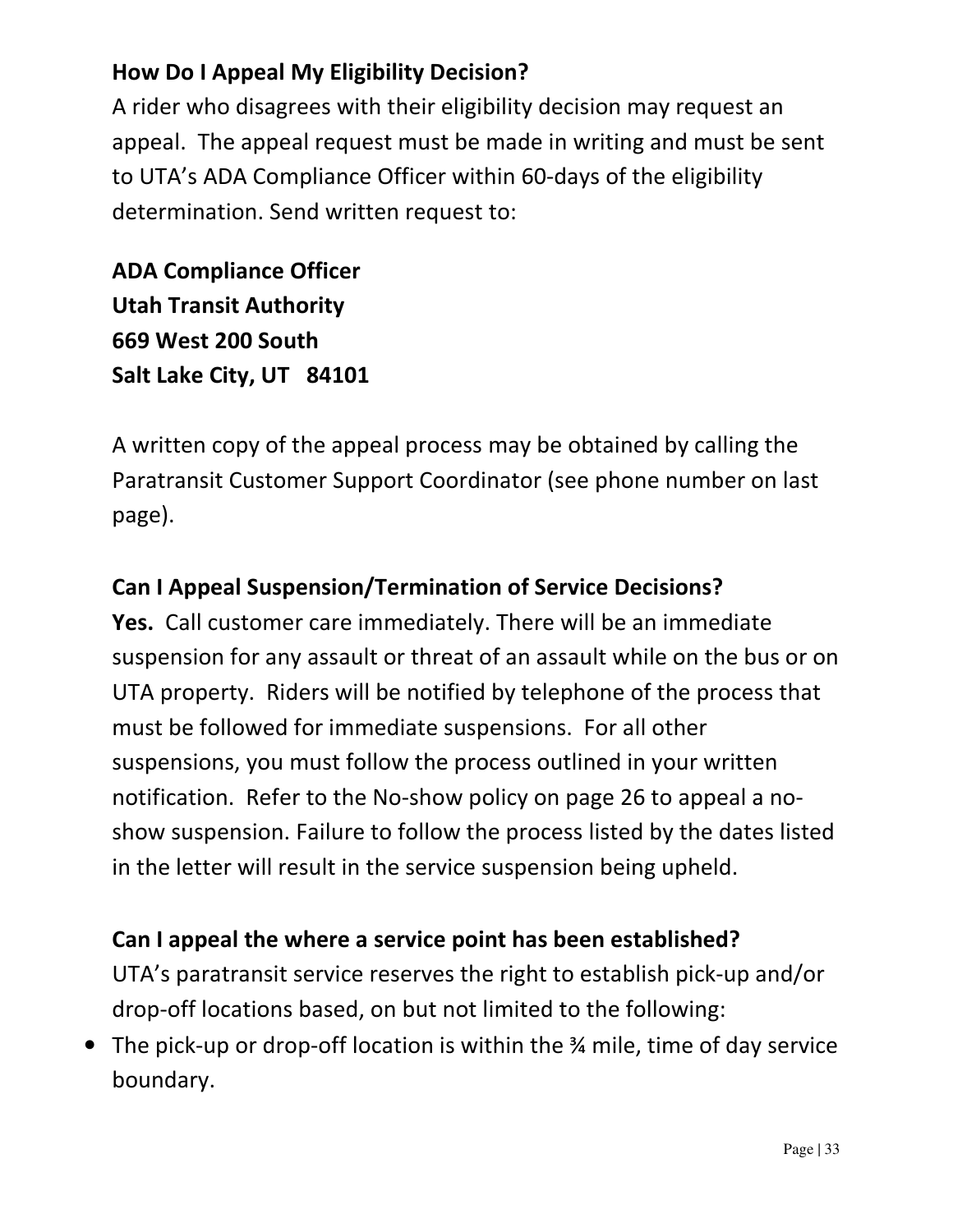- There is safe access of the vehicle.
- Whether obstacles or barriers at the location or path of travel to the location prevent the rider from safely accessing the location.
- Our ability to park on a public roadway or public parking lot.
- The vehicle does not block or impede traffic.

If any of these conditions are not met, the location will be considered non-serviceable. If you disagree with our decision, you may contact our Customer Care department to provide additional information, however, UTA reserves the right to determine whether or not a location meets the above criteria and can be safely serviced.

#### **How Do I Reach You With Suggestions and Comments?**

We welcome feedback, suggestions, and comments on our Paratransit service. Call Paratransit Customer Care Department (see last page for phone number) or e-mail www.rideuta.com or write to:

**Paratransit Customer Support Coordinator Utah Transit Authority 669 West 200 South Salt Lake City, UT 84101** 

To allow us to follow-up on your comments or suggestions, please be specific and provide us with the following information:

- Your name, address, and phone number.
- The date, time, and location of the incident.
- If your concern involves a Paratransit office staff person, it will be helpful if you have the name of the employee, and the date and time of your conversation with them.
- A detailed explanation of the incident or suggestion.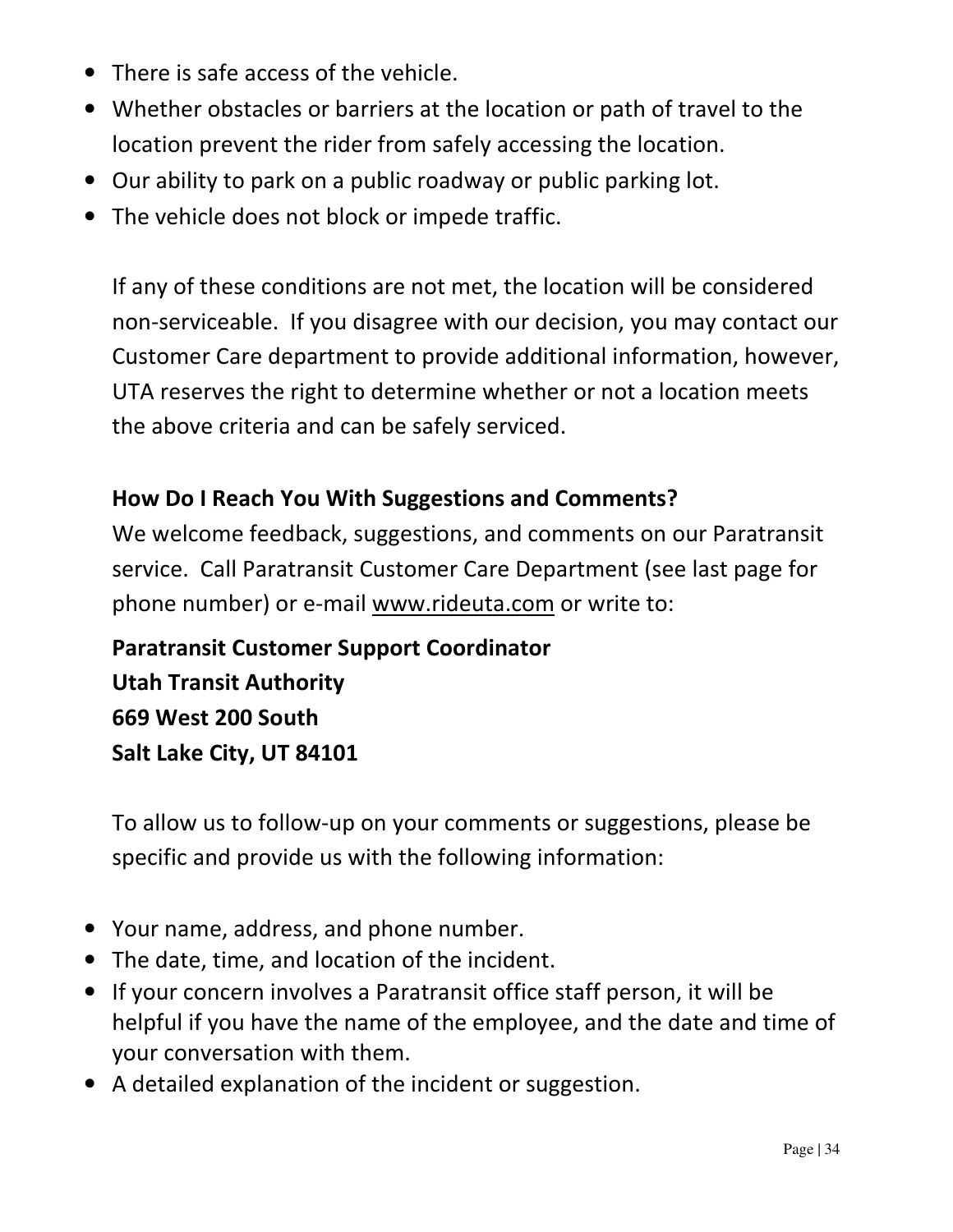To assist us in researching a scheduling concern, you are encouraged to keep track of the date, time and scheduling specialist who scheduled your rides on a calendar. We commit to you to log and follow-up on each comment received, and will contact you by phone or in writing to discuss our findings.

Due to the research procedure, please allow us 5-7 days to complete our research once you have left your information.

#### **What if I Still Have Questions?**

Contact the *Paratransit* office at:

- 801-287-5359 (Salt Lake and South Davis Counties)
- 1-877-882-7272 from outside the Salt Lake County area
- 711 for Relay Utah or 888-346-5822 for Speech Relay

**For effective independent communication, this print information is available in an alternate format upon request. The Rider's Guide is available on the UTA web site www.rideuta.com.** 

**What if I disagree with a decision regarding my paratransit service after contacting paratransit customer concerns?** 

You may contact UTA's Civil Rights Department, ADA Compliance Officer at (801) 287-3536.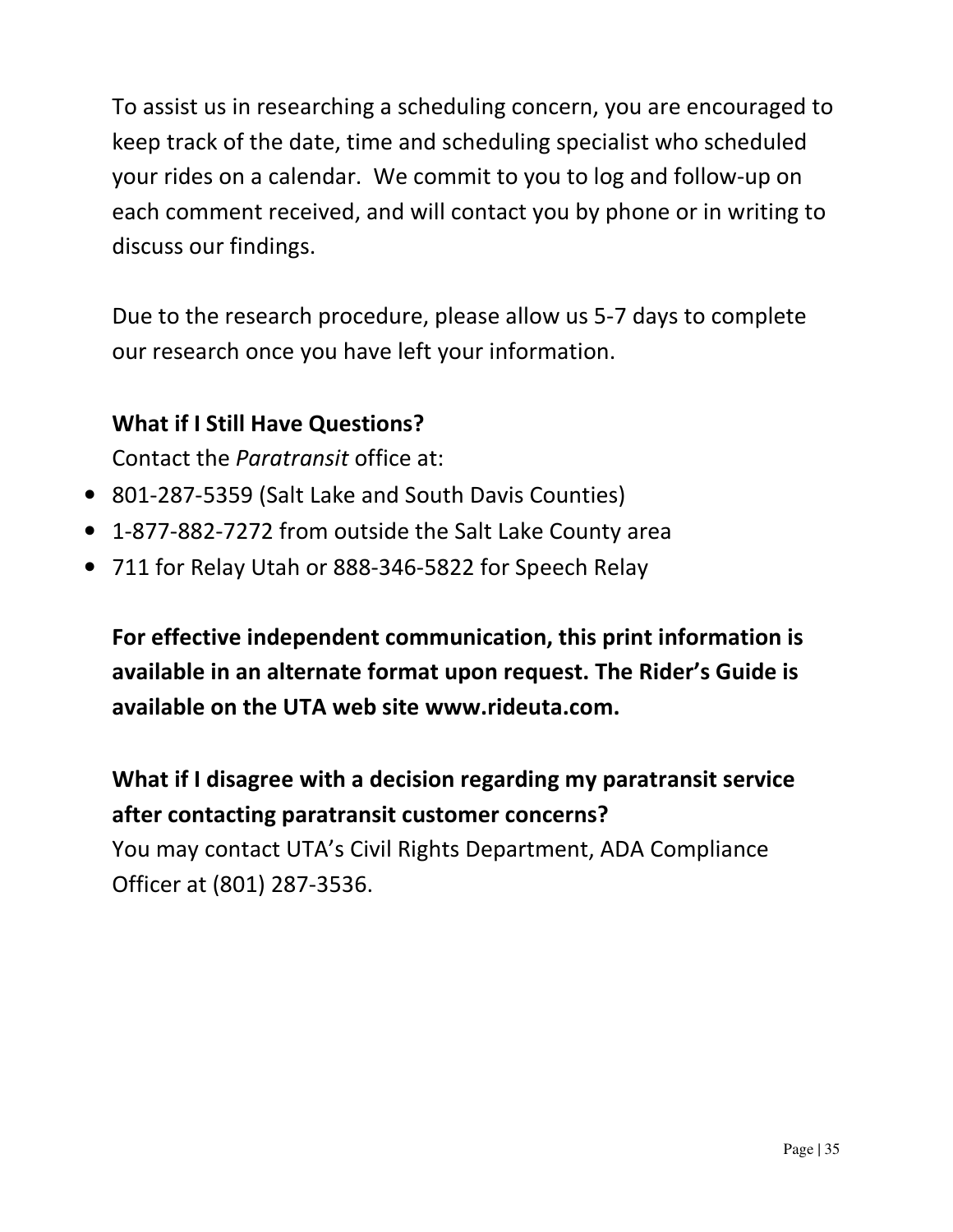# **IMPORTANT PHONE NUMBERS Salt Lake, Weber, Davis, Box Elder, Tooele and Utah Counties Paratransit Services**

#### **Paratransit Scheduling Office** (801)287-7433 press 0

(801- BUS-RIDE) Salt Lake & Davis Counties……801)287-7433 press 0 All other counties……..…….. 1-877-882-7272 press 0

#### **Route Deviation (Lift)**

Salt Lake & Davis Counties…(801) 287-7433 press 5 All other counties………....... 1-877-882-7272 press 5

#### **Ride Cancellations**

Salt Lake & Davis Counties….(801) 287-7433 press 2 All other counties.…1-877-882-7272 press 2

#### **No-show/Late Cancellation Disputes**

Salt Lake & Davis Counties…………(801) 287-5359 All other counties………….1-877-882-7272 press 3

# **Relay Utah (deaf or hearing impaired phones)**.......... 711

Speech Relay…...1-888-346-5822

#### **Customer Care**

Salt Lake & Davis Counties…….… (801) 287-5359 All other counties…………1-877-882-7272 press 3